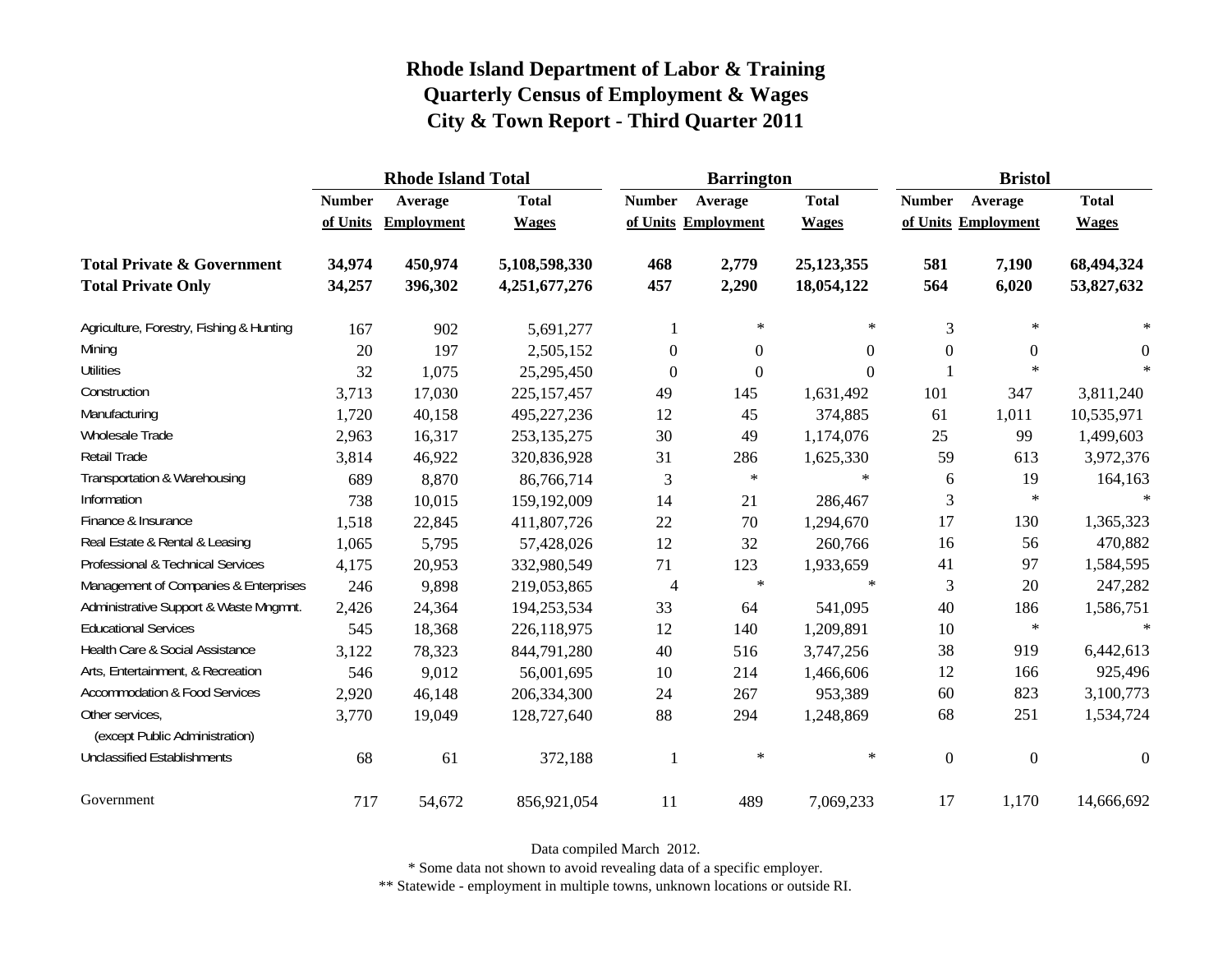|                                          | <b>Burrillville</b> |                     |              |               | <b>Central Falls</b> |                  | <b>Charlestown</b> |                     |              |  |
|------------------------------------------|---------------------|---------------------|--------------|---------------|----------------------|------------------|--------------------|---------------------|--------------|--|
|                                          | <b>Number</b>       | Average             | <b>Total</b> | <b>Number</b> | Average              | <b>Total</b>     | <b>Number</b>      | Average             | <b>Total</b> |  |
|                                          |                     | of Units Employment | <b>Wages</b> |               | of Units Employment  | <b>Wages</b>     |                    | of Units Employment | <b>Wages</b> |  |
| <b>Total Private &amp; Government</b>    | 296                 | 2,901               | 24,066,197   | 256           | 2,808                | 26,782,206       | 254                | 1,683               | 14,835,391   |  |
| <b>Total Private Only</b>                | 280                 | 2,391               | 19,093,119   | 247           | 2,201                | 17,692,783       | 238                | 1,471               | 12,538,767   |  |
| Agriculture, Forestry, Fishing & Hunting | 3                   | $\ast$              | $\ast$       | $\mathbf{0}$  | $\mathbf{0}$         | $\overline{0}$   | 4                  | $\ast$              |              |  |
| Mining                                   | $\theta$            | $\boldsymbol{0}$    | $\Omega$     | $\Omega$      | $\theta$             | $\boldsymbol{0}$ | 1                  | $\ast$              |              |  |
| <b>Utilities</b>                         | 2                   | $\ast$              | $\ast$       | $\Omega$      | $\Omega$             | $\Omega$         | $\overline{0}$     | $\overline{0}$      | $\Omega$     |  |
| Construction                             | 64                  | 186                 | 2,332,388    | 21            | 130                  | 1,289,796        | 55                 | 129                 | 1,287,649    |  |
| Manufacturing                            | 11                  | 507                 | 5,505,761    | 33            | 596                  | 5,441,549        | 4                  | $\ast$              | $\star$      |  |
| Wholesale Trade                          | 22                  | 47                  | 608,478      | 4             | 39                   | 367,516          | $\,8\,$            | 23                  | 404,561      |  |
| Retail Trade                             | 20                  | 161                 | 871,904      | 45            | 238                  | 1,376,183        | 23                 | 158                 | 1,020,901    |  |
| Transportation & Warehousing             | 6                   | 13                  | 172,290      | 4             | $\ast$               | $\ast$           | $\overline{7}$     | $\overline{7}$      | 56,086       |  |
| Information                              | 6                   | 33                  | 217,775      | $\mathbf{0}$  | $\mathbf{0}$         | $\overline{0}$   | 4                  | 20                  | 109,214      |  |
| Finance & Insurance                      | 3                   | 12                  | 118,124      | 11            | 71                   | 709,328          | 8                  | 54                  | 813,309      |  |
| Real Estate & Rental & Leasing           | 5                   | 8                   | 61,890       | 8             | 42                   | 309,118          | 8                  | 23                  | 244,978      |  |
| Professional & Technical Services        | 20                  | 51                  | 598,062      | 10            | 22                   | 257,724          | 20                 | 31                  | 471,608      |  |
| Management of Companies & Enterprises    |                     | $\ast$              | $\ast$       | $\mathbf{0}$  | $\boldsymbol{0}$     | $\overline{0}$   | $\mathbf{1}$       | $\ast$              | $\ast$       |  |
| Administrative Support & Waste Mngmnt.   | 19                  | 73                  | 543,194      | 18            | 357                  | 3,377,009        | 24                 | 96                  | 829,165      |  |
| <b>Educational Services</b>              | 5                   | 35                  | 132,845      | 2             | $\ast$               | $\ast$           | $\mathbf{1}$       | $\ast$              |              |  |
| Health Care & Social Assistance          | 19                  | 556                 | 4,469,033    | 23            | 284                  | 1,968,476        | 20                 | 151                 | 1,384,703    |  |
| Arts, Entertainment, & Recreation        | 5                   | 76                  | 248,466      | $\mathbf{0}$  | $\mathbf{0}$         | $\overline{0}$   | 5                  | 124                 | 1,120,211    |  |
| <b>Accommodation &amp; Food Services</b> | 30                  | 478                 | 1,532,526    | 32            | 184                  | 678,977          | 21                 | 267                 | 1,065,274    |  |
| Other services,                          | 39                  | 85                  | 579,700      | 36            | 111                  | 691,591          | 24                 | 47                  | 280,423      |  |
| (except Public Administration)           |                     |                     |              |               |                      |                  |                    |                     |              |  |
| <b>Unclassified Establishments</b>       |                     |                     |              |               |                      |                  | $\overline{0}$     | $\boldsymbol{0}$    | $\theta$     |  |
| Government                               | 16                  | 510                 | 4,973,078    | 9             | 607                  | 9,089,423        | 16                 | 212                 | 2,296,624    |  |

Data compiled March 2012.

\* Some data not shown to avoid revealing data of a specific employer.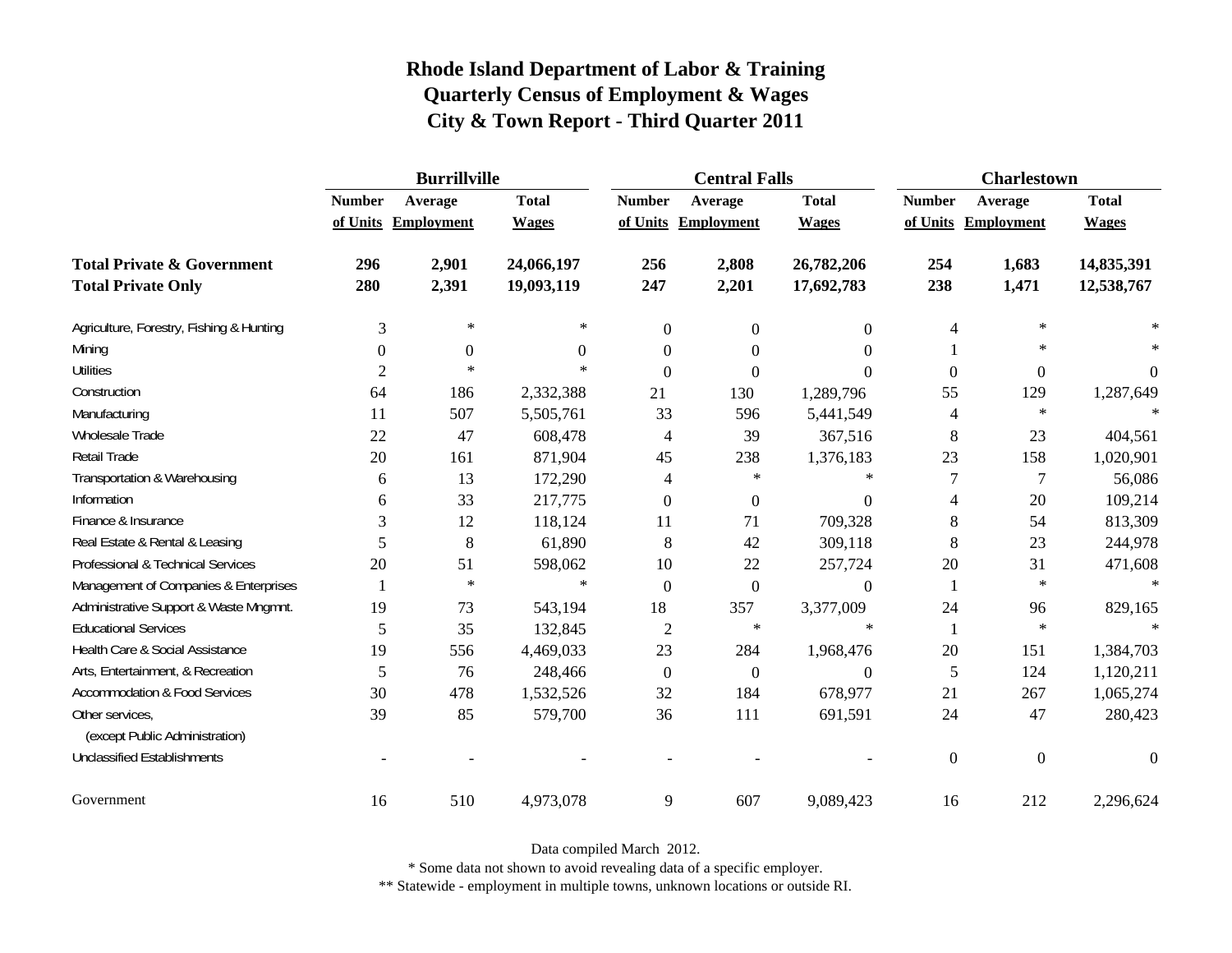|                                                   | Coventry       |                     |                  |                | <b>Cranston</b>     |              | <b>Cumberland</b> |                     |              |
|---------------------------------------------------|----------------|---------------------|------------------|----------------|---------------------|--------------|-------------------|---------------------|--------------|
|                                                   | <b>Number</b>  | Average             | <b>Total</b>     | <b>Number</b>  | Average             | <b>Total</b> | <b>Number</b>     | Average             | <b>Total</b> |
|                                                   |                | of Units Employment | <b>Wages</b>     |                | of Units Employment | <b>Wages</b> |                   | of Units Employment | <b>Wages</b> |
| <b>Total Private &amp; Government</b>             | 702            | 7,214               | 67,065,826       | 2,422          | 33,561              | 371,263,227  | 835               | 9,496               | 98,750,186   |
| <b>Total Private Only</b>                         | 684            | 6,159               | 51,575,491       | 2,394          | 27,736              | 270,609,260  | 818               | 8,646               | 89,713,586   |
| Agriculture, Forestry, Fishing & Hunting          | $\mathfrak{2}$ | $\ast$              | $\ast$           | 5              | 21                  | 173,096      | 1                 | $\ast$              |              |
| Mining                                            |                | $\ast$              | $\ast$           | 3              | $\ast$              | $\ast$       | $\mathfrak{2}$    | $\ast$              |              |
| <b>Utilities</b>                                  | $\theta$       | $\boldsymbol{0}$    | $\boldsymbol{0}$ |                | $\ast$              | $\ast$       |                   | $\ast$              | $\ast$       |
| Construction                                      | 137            | 452                 | 4,304,115        | 235            | 1,149               | 15,214,556   | 121               | 741                 | 10,522,761   |
| Manufacturing                                     | 40             | 486                 | 7,774,430        | 166            | 3,997               | 48,401,016   | 41                | 1,596               | 16,566,038   |
| <b>Wholesale Trade</b>                            | 34             | 215                 | 3,872,500        | 160            | 1,504               | 18,734,763   | 70                | 871                 | 13,173,029   |
| Retail Trade                                      | 90             | 1,746               | 11,176,068       | 303            | 4,366               | 31,150,593   | 75                | 903                 | 5,905,836    |
| Transportation & Warehousing                      | 11             | 187                 | 1,865,580        | 53             | 651                 | 7,293,391    | $20\,$            | 510                 | 4,721,336    |
| Information                                       | 9              | 26                  | 287,643          | 39             | 2,149               | 36,553,213   | 19                | 137                 | 1,058,882    |
| Finance & Insurance                               | 23             | 140                 | 1,377,605        | 113            | 678                 | 8,278,955    | 35                | 160                 | 2,274,160    |
| Real Estate & Rental & Leasing                    | 15             | 43                  | 342,791          | 74             | 378                 | 5,293,886    | 31                | 100                 | 1,086,199    |
| Professional & Technical Services                 | 52             | 214                 | 3,576,794        | 254            | 1,689               | 24,011,875   | 80                | 216                 | 3,444,274    |
| Management of Companies & Enterprises             | $\overline{4}$ | 48                  | 800,929          | 12             | 269                 | 4,549,791    | $\,8\,$           | $\ast$              | $\star$      |
| Administrative Support & Waste Mngmnt.            | 61             | 349                 | 2,995,387        | 178            | 2,029               | 14,845,705   | 48                | 226                 | 1,896,286    |
| <b>Educational Services</b>                       | 8              | 86                  | 530,300          | 32             | 270                 | 1,926,431    | 15                | 123                 | 1,219,726    |
| Health Care & Social Assistance                   | 39             | 941                 | 7,663,355        | 270            | 3,938               | 31,016,935   | 75                | 885                 | 7,112,996    |
| Arts, Entertainment, & Recreation                 | 6              | 33                  | 97,485           | 28             | 332                 | 1,646,318    | $\overline{7}$    | 63                  | 259,581      |
| <b>Accommodation &amp; Food Services</b>          | 62             | 888                 | 3,208,251        | 172            | 2,668               | 10,039,861   | 58                | 657                 | 2,260,098    |
| Other services,<br>(except Public Administration) | 90             | 285                 | 1,600,027        | 294            | 1,619               | 11,041,464   | 111               | 545                 | 3,828,403    |
| <b>Unclassified Establishments</b>                |                |                     |                  | $\overline{2}$ | $\ast$              | $\ast$       | $\boldsymbol{0}$  | $\overline{0}$      | $\Omega$     |
| Government                                        | 18             | 1,055               | 15,490,335       | 28             | 5,825               | 100,653,967  | 17                | 850                 | 9,036,600    |

Data compiled March 2012.

\* Some data not shown to avoid revealing data of a specific employer.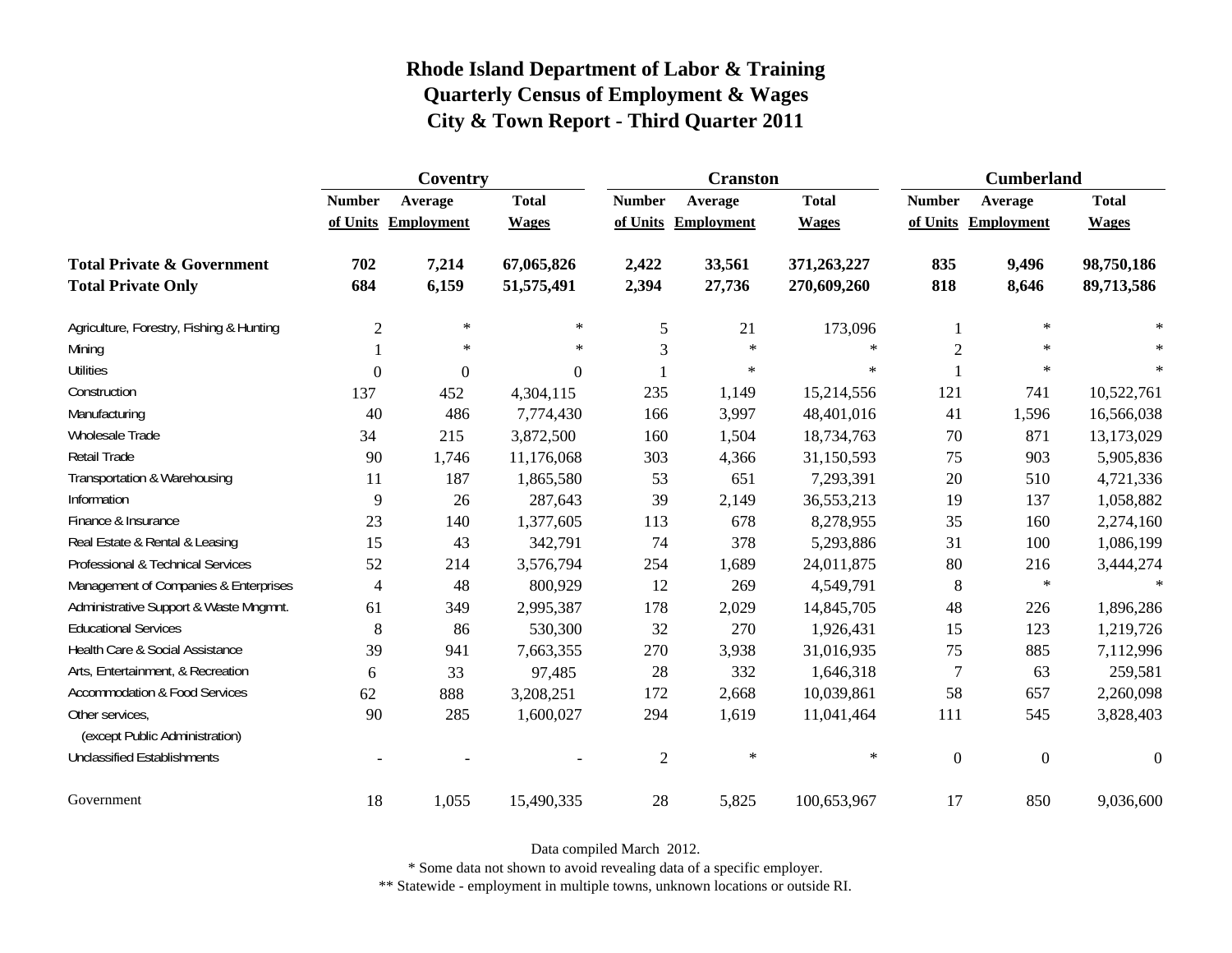|                                                   | <b>East Greenwich</b> |                     |              |                  | <b>East Providence</b> |              | <b>Exeter</b>    |                     |              |
|---------------------------------------------------|-----------------------|---------------------|--------------|------------------|------------------------|--------------|------------------|---------------------|--------------|
|                                                   | <b>Number</b>         | Average             | <b>Total</b> | <b>Number</b>    | Average                | <b>Total</b> | <b>Number</b>    | Average             | <b>Total</b> |
|                                                   |                       | of Units Employment | <b>Wages</b> |                  | of Units Employment    | <b>Wages</b> |                  | of Units Employment | <b>Wages</b> |
| <b>Total Private &amp; Government</b>             | 762                   | 6,953               | 72,371,508   | 1,430            | 20,129                 | 210,386,211  | 176              | 1,443               | 14,441,860   |
| <b>Total Private Only</b>                         | 748                   | 6,299               | 63,331,974   | 1,408            | 18,952                 | 196,928,981  | 170              | 1,363               | 13,536,126   |
| Agriculture, Forestry, Fishing & Hunting          | 3                     | 14                  | 96,747       | $\boldsymbol{0}$ | $\boldsymbol{0}$       | $\Omega$     | 5                | 78                  | 423,253      |
| Mining                                            | $\Omega$              | $\Omega$            | $\Omega$     | $\Omega$         | $\theta$               | 0            | $\boldsymbol{0}$ | $\overline{0}$      | $\Omega$     |
| <b>Utilities</b>                                  | $\boldsymbol{0}$      | $\theta$            | $\Omega$     | $\overline{0}$   | $\boldsymbol{0}$       | $\Omega$     | $\mathbf{0}$     | $\overline{0}$      | $\theta$     |
| Construction                                      | 44                    | 233                 | 4,125,716    | 184              | 916                    | 12,091,721   | 27               | 85                  | 925,151      |
| Manufacturing                                     | 27                    | 357                 | 4,166,285    | 90               | 1,967                  | 22,352,515   | $8\phantom{1}$   | 42                  | 414,955      |
| Wholesale Trade                                   | 66                    | 249                 | 5,786,632    | 101              | 1,213                  | 17,271,704   | 9                | 76                  | 573,670      |
| Retail Trade                                      | 65                    | 761                 | 6,470,048    | 137              | 1,713                  | 13,223,079   | 13               | 59                  | 504,225      |
| Transportation & Warehousing                      | 9                     | 108                 | 999,260      | 35               | 258                    | 2,398,395    | 6                | $\ast$              | $\ast$       |
| Information                                       | 16                    | 53                  | 892,009      | 18               | 315                    | 4,911,456    | 2                | $\ast$              |              |
| Finance & Insurance                               | 42                    | 235                 | 3,609,127    | 88               | 2,724                  | 33,386,742   | 3                | $\ast$              |              |
| Real Estate & Rental & Leasing                    | 35                    | 114                 | 1,181,161    | 43               | 210                    | 2,373,920    | 6                | 8                   | 81,983       |
| Professional & Technical Services                 | 127                   | 608                 | 9,963,529    | 172              | 1,059                  | 14,997,041   | 16               | 319                 | 5,721,473    |
| Management of Companies & Enterprises             | $\ast$                | $\ast$              | $\ast$       | 6                | $\ast$                 | $\ast$       | $\mathfrak{2}$   | $\ast$              | $\ast$       |
| Administrative Support & Waste Mngmnt.            | 47                    | 267                 | 2,646,514    | 97               | 1,154                  | 10,135,168   | 23               | 156                 | 1,723,634    |
| <b>Educational Services</b>                       | 14                    | 178                 | 1,679,531    | 17               | 355                    | 3,421,470    | 3                | $\ast$              |              |
| Health Care & Social Assistance                   | 103                   | 1,371               | 12,853,040   | 141              | 4,177                  | 44,059,416   | 11               | 174                 | 1,446,948    |
| Arts, Entertainment, & Recreation                 | 12                    | 179                 | 913,553      | 28               | 616                    | 2,874,981    | 5                | 52                  | 290,998      |
| <b>Accommodation &amp; Food Services</b>          | 58                    | 1,155               | 4,708,384    | 107              | 1,435                  | 5,313,769    | 18               | 171                 | 581,936      |
| Other services,<br>(except Public Administration) | 71                    | 305                 | 1,673,067    | 143              | 752                    | 5,459,544    | 13               | 31                  | 224,355      |
| <b>Unclassified Establishments</b>                | $\ast$                | $\ast$              | $\ast$       | 1                | $\ast$                 | $\ast$       | $\boldsymbol{0}$ | $\boldsymbol{0}$    | $\theta$     |
| Government                                        | 14                    | 654                 | 9,039,534    | 22               | 1,180                  | 13,457,230   | 6                | 80                  | 905,734      |

Data compiled March 2012.

\* Some data not shown to avoid revealing data of a specific employer.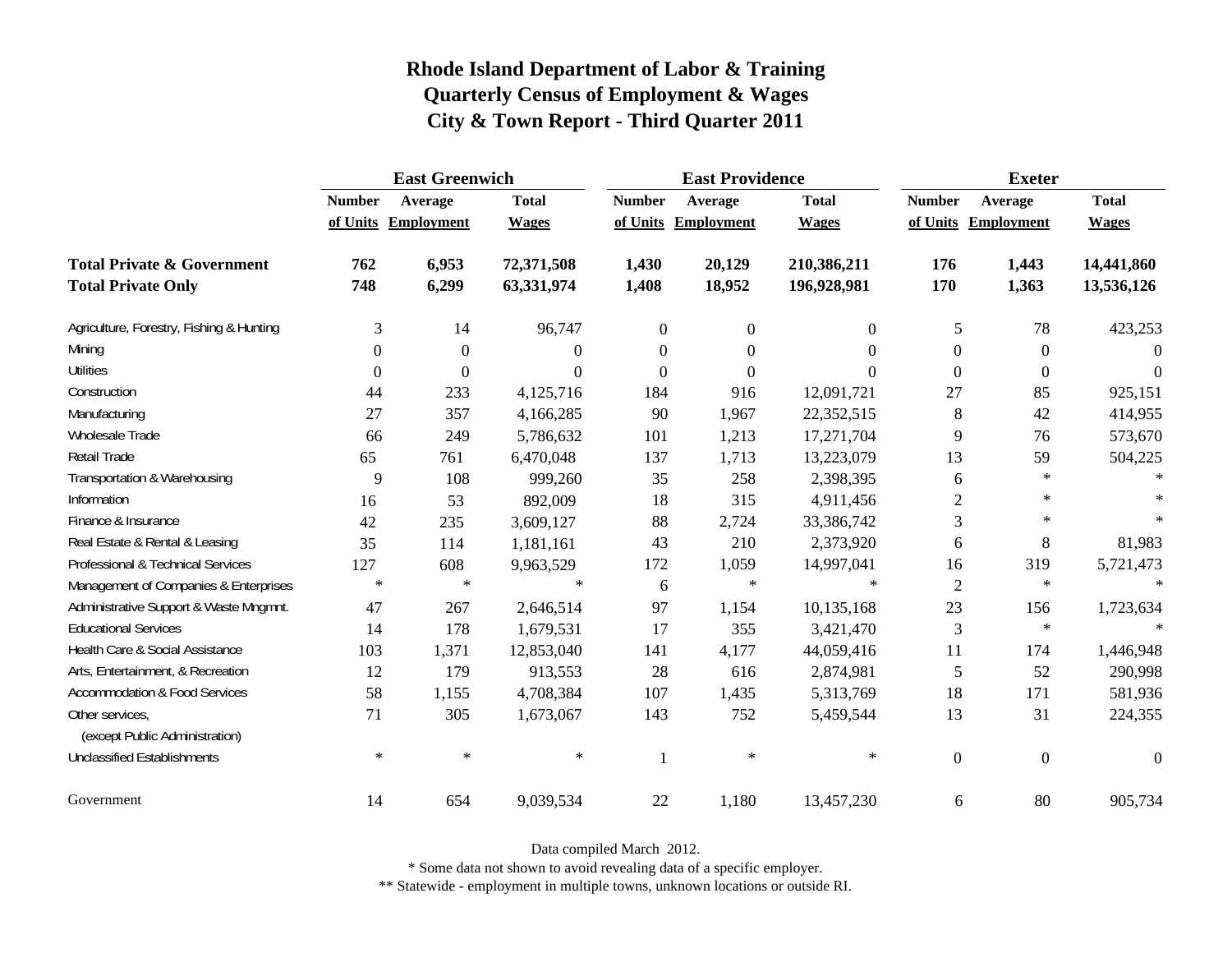|                                                   | Foster         |                     |              |                | <b>Glocester</b>    |                | Hopkinton      |                     |              |  |
|---------------------------------------------------|----------------|---------------------|--------------|----------------|---------------------|----------------|----------------|---------------------|--------------|--|
|                                                   | <b>Number</b>  | Average             | <b>Total</b> | <b>Number</b>  | Average             | <b>Total</b>   | <b>Number</b>  | Average             | <b>Total</b> |  |
|                                                   |                | of Units Employment | <b>Wages</b> |                | of Units Employment | <b>Wages</b>   |                | of Units Employment | <b>Wages</b> |  |
| <b>Total Private &amp; Government</b>             | 96             | 453                 | 3,678,400    | 207            | 1,473               | 11,626,046     | 196            | 1,203               | 10,843,898   |  |
| <b>Total Private Only</b>                         | 90             | 379                 | 2,936,184    | 190            | 1,072               | 7,729,769      | 185            | 1,085               | 9,528,974    |  |
| Agriculture, Forestry, Fishing & Hunting          | $\overline{2}$ | 18                  | 128,343      | $\overline{2}$ | $\ast$              | ∗              | 4              | 8                   | 42,145       |  |
| Mining                                            | $\theta$       | $\overline{0}$      | $\Omega$     |                |                     |                |                | $\ast$              |              |  |
| <b>Utilities</b>                                  | $\theta$       | $\overline{0}$      | $\Omega$     | $\theta$       | $\Omega$            | $\Omega$       | $\overline{0}$ | $\overline{0}$      | $\Omega$     |  |
| Construction                                      | 19             | 42                  | 395,535      | 57             | 131                 | 1,217,874      | 53             | 132                 | 1,301,974    |  |
| Manufacturing                                     | 5              | 6                   | 33,837       |                | $\ast$              | $\ast$         | 23             | 343                 | 3,961,416    |  |
| Wholesale Trade                                   | 3              | $\ast$              | $\ast$       |                | 5                   | 59,895         | 6              | 22                  | 354,734      |  |
| Retail Trade                                      | 5              | 17                  | 55,117       | 20             | 196                 | 1,072,424      | 19             | 116                 | 654,445      |  |
| Transportation & Warehousing                      | 3              | $\ast$              | $\ast$       | 6              | 46                  | 453,173        | $\overline{2}$ | $\ast$              | $\ast$       |  |
| Information                                       | $\overline{c}$ | $\ast$              | $\ast$       | 4              | 18                  | 99,933         | 5              | 16                  | 58,968       |  |
| Finance & Insurance                               | $\overline{2}$ | $\ast$              | $\ast$       | 8              | 25                  | 264,857        |                | $\ast$              |              |  |
| Real Estate & Rental & Leasing                    | $\overline{2}$ | $\ast$              | $\ast$       | 3              | $\ast$              | $\ast$         | 3              | $\ast$              |              |  |
| Professional & Technical Services                 | 10             | 18                  | 241,076      | 12             | 62                  | 1,060,442      | 14             | 60                  | 954,946      |  |
| Management of Companies & Enterprises             |                | $\ast$              | $\ast$       | 1              | $\ast$              | $\ast$         | $\mathbf{1}$   | $\ast$              | $\ast$       |  |
| Administrative Support & Waste Mngmnt.            | 14             | 45                  | 326,352      | 10             | 31                  | 240,598        | 13             | 24                  | 148,973      |  |
| <b>Educational Services</b>                       |                | $\ast$              | $\ast$       |                | $\ast$              | $\ast$         | 1              | $\ast$              |              |  |
| Health Care & Social Assistance                   | 8              | 66                  | 488,088      | 15             | 269                 | 1,820,602      | 14             | 173                 | 1,133,229    |  |
| Arts, Entertainment, & Recreation                 |                | $\ast$              | $\ast$       | 3              | $\ast$              | $\ast$         | 6              | 93                  | 355,183      |  |
| <b>Accommodation &amp; Food Services</b>          | 6              | 38                  | 144,256      | 19             | 177                 | 553,876        | $\,8\,$        | 53                  | 216,561      |  |
| Other services,<br>(except Public Administration) | 5              | 10                  | 53,196       | 21             | 42                  | 349,173        | 11             | 32                  | 163,913      |  |
|                                                   |                |                     |              |                |                     |                |                |                     |              |  |
| <b>Unclassified Establishments</b>                |                | $\overline{2}$      | 13,535       | $\overline{0}$ | $\overline{0}$      | $\overline{0}$ | $\mathbf{0}$   | $\mathbf{0}$        | $\Omega$     |  |
| Government                                        | 6              | 74                  | 742,216      | 17             | 401                 | 3,896,277      | 12             | 118                 | 1,314,924    |  |

Data compiled March 2012.

\* Some data not shown to avoid revealing data of a specific employer.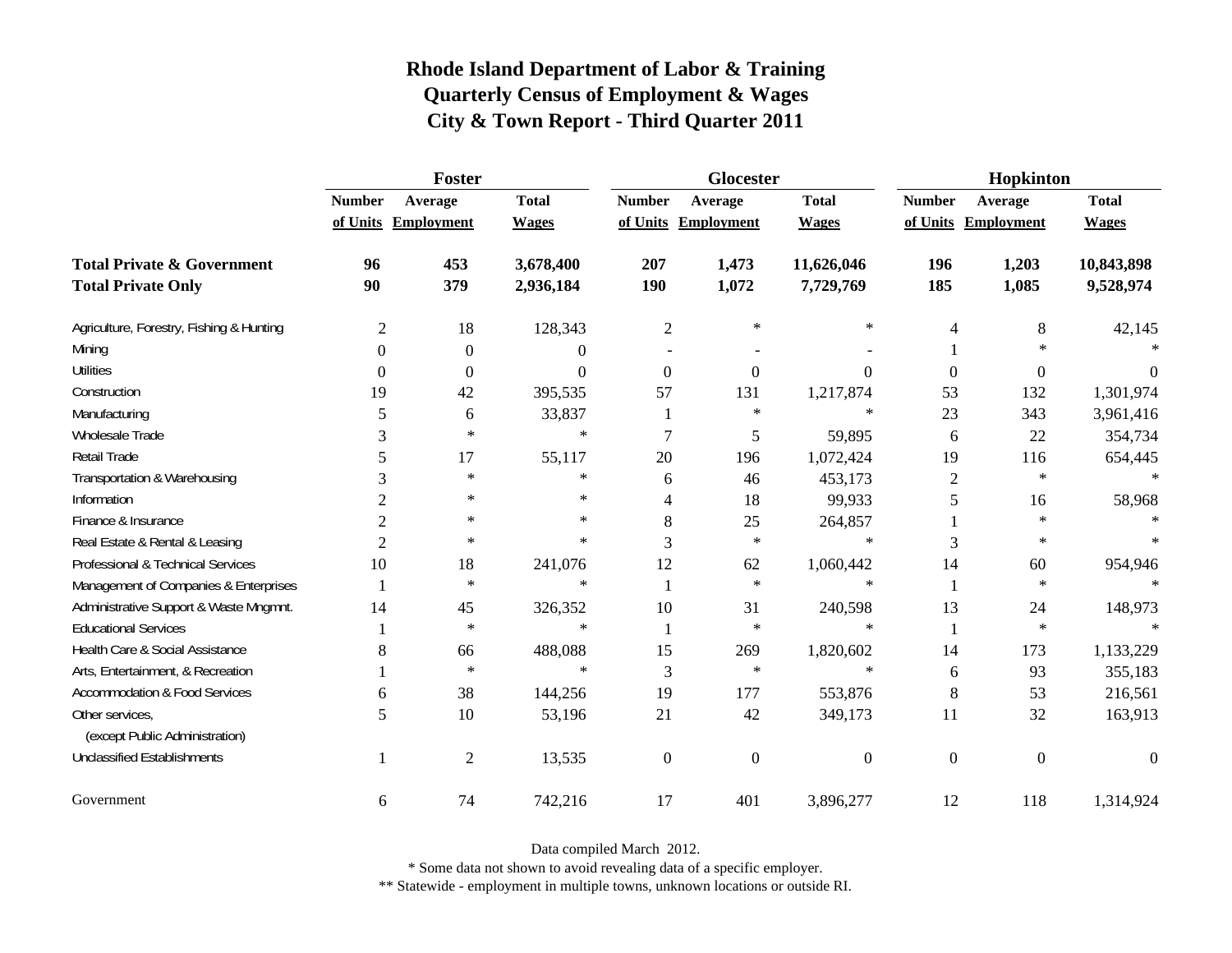|                                                   | <b>Jamestown</b> |                     |                |                | <b>Johnston</b>     |              | <b>Lincoln</b> |                     |              |
|---------------------------------------------------|------------------|---------------------|----------------|----------------|---------------------|--------------|----------------|---------------------|--------------|
|                                                   | <b>Number</b>    | Average             | <b>Total</b>   | <b>Number</b>  | Average             | <b>Total</b> | <b>Number</b>  | Average             | <b>Total</b> |
|                                                   |                  | of Units Employment | <b>Wages</b>   |                | of Units Employment | <b>Wages</b> |                | of Units Employment | <b>Wages</b> |
| <b>Total Private &amp; Government</b>             | 205              | 1,324               | 14,218,724     | 1,044          | 11,507              | 122,208,082  | 732            | 12,290              | 141,695,500  |
| <b>Total Private Only</b>                         | 191              | 1,039               | 11,270,829     | 1,031          | 10,330              | 105,985,538  | 710            | 11,137              | 125,277,606  |
| Agriculture, Forestry, Fishing & Hunting          | 3                | $\ast$              | $\ast$         | 10             | 39                  | 131,944      | $\mathfrak{2}$ | $\ast$              |              |
| Mining                                            | $\Omega$         | $\overline{0}$      | $\overline{0}$ | 1              | $\ast$              | $\ast$       | $\theta$       | $\Omega$            | $\theta$     |
| <b>Utilities</b>                                  |                  | $\ast$              | $\ast$         | 3              | $\ast$              | $\ast$       |                | $\ast$              | 宋            |
| Construction                                      | 22               | 139                 | 2,798,127      | 170            | 825                 | 10,751,719   | 87             | 647                 | 9,307,191    |
| Manufacturing                                     | 4                | $\ast$              | $\ast$         | 83             | 1,043               | 8,712,364    | 38             | 1,695               | 22,845,886   |
| Wholesale Trade                                   | 14               | 38                  | 1,394,553      | 55             | 337                 | 4,265,127    | 71             | 688                 | 9,602,698    |
| Retail Trade                                      | 14               | 109                 | 593,946        | 132            | 1,502               | 11,524,957   | 56             | 865                 | 6,126,367    |
| Transportation & Warehousing                      | $\overline{2}$   | $\ast$              | $\ast$         | 38             | 256                 | 2,870,199    | 17             | 497                 | 5,354,333    |
| Information                                       | 4                | 12                  | 109,884        | 11             | 51                  | 927,473      | 16             | 261                 | 3,803,036    |
| Finance & Insurance                               | 4                | 10                  | 345,323        | 27             | 1,352               | 26,473,081   | 32             | 2,159               | 27,585,329   |
| Real Estate & Rental & Leasing                    | 7                | 26                  | 164,939        | 31             | 277                 | 2,757,491    | 22             | 34                  | 306,441      |
| Professional & Technical Services                 | 35               | 78                  | 1,127,042      | 66             | 128                 | 1,608,787    | 107            | 641                 | 11,651,412   |
| Management of Companies & Enterprises             |                  | $\ast$              | $\ast$         | $\overline{2}$ | $\ast$              | $\ast$       | 9              | 175                 | 2,330,053    |
| Administrative Support & Waste Mngmnt.            | 16               | 73                  | 655,889        | 100            | 1,457               | 12,483,699   | 47             | 272                 | 2,307,406    |
| <b>Educational Services</b>                       | 3                | 3                   | 18,373         | 12             | 24                  | 167,717      | 10             | 104                 | 852,541      |
| Health Care & Social Assistance                   | 12               | 123                 | 1,284,355      | 95             | 1,406               | 14,403,852   | 63             | 855                 | 7,667,542    |
| Arts, Entertainment, & Recreation                 | $\overline{7}$   | 142                 | 734,035        | 6              | 51                  | 265,558      | 14             | 1,127               | 8,219,332    |
| <b>Accommodation &amp; Food Services</b>          | 16               | 180                 | 1,024,161      | 77             | 933                 | 3,231,420    | 53             | 795                 | 3,187,789    |
| Other services,<br>(except Public Administration) | 26               | 78                  | 722,046        | 111            | 506                 | 3,391,137    | 64             | 204                 | 1,175,584    |
| <b>Unclassified Establishments</b>                |                  |                     |                | -1             | $\ast$              | $\ast$       |                | $\ast$              | $\ast$       |
| Government                                        | 14               | 285                 | 2,947,895      | 13             | 1,177               | 16,222,544   | 22             | 1,153               | 16,417,894   |

Data compiled March 2012.

\* Some data not shown to avoid revealing data of a specific employer.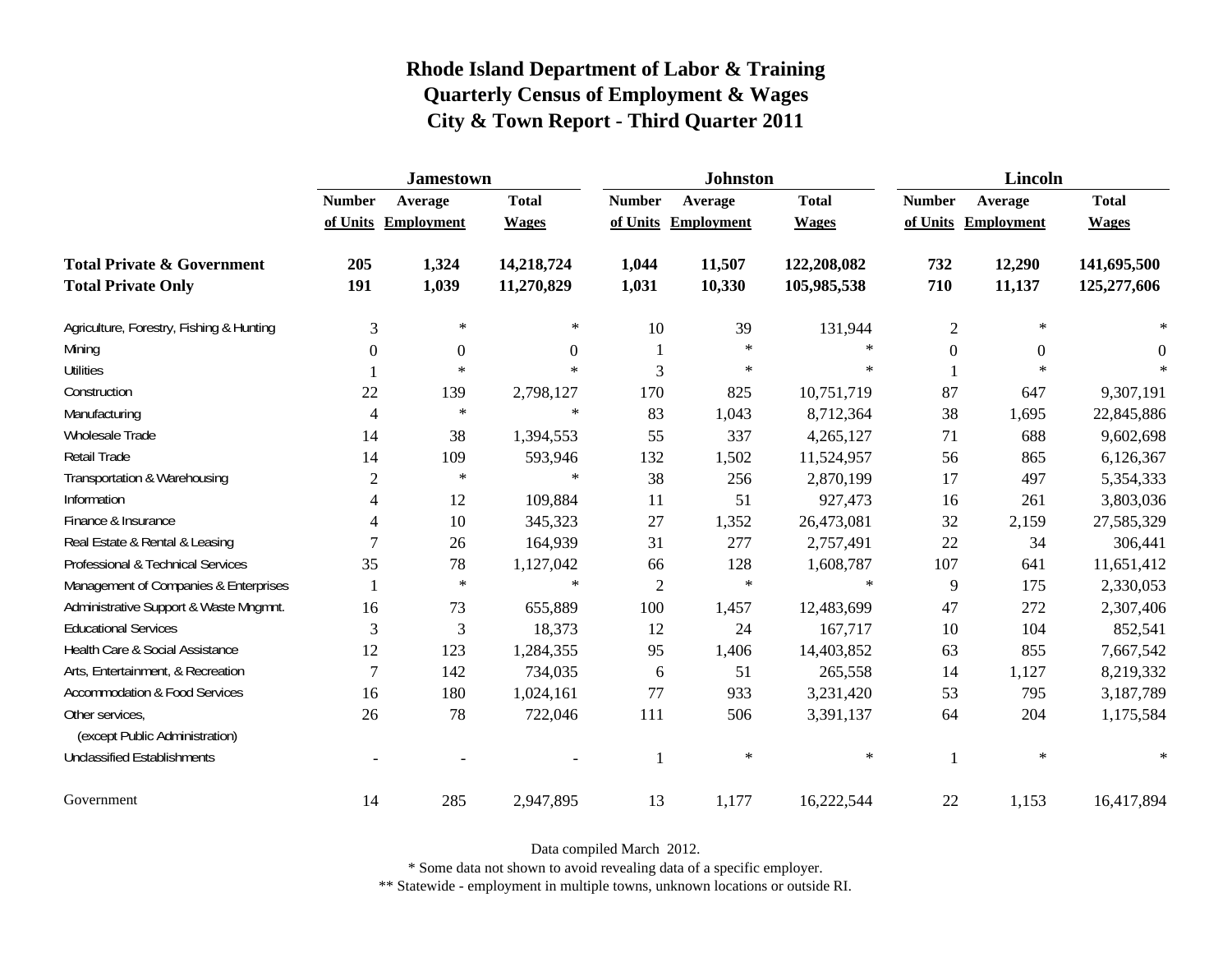|                                                   | <b>Little Compton</b>    |                     |                |               | <b>Middletown</b>   |                | <b>Narragansett</b> |                     |              |
|---------------------------------------------------|--------------------------|---------------------|----------------|---------------|---------------------|----------------|---------------------|---------------------|--------------|
|                                                   | <b>Number</b>            | Average             | <b>Total</b>   | <b>Number</b> | Average             | <b>Total</b>   | <b>Number</b>       | Average             | <b>Total</b> |
|                                                   |                          | of Units Employment | <b>Wages</b>   |               | of Units Employment | <b>Wages</b>   |                     | of Units Employment | <b>Wages</b> |
| <b>Total Private &amp; Government</b>             | 151                      | 766                 | 5,616,667      | 747           | 11,360              | 113,992,966    | 472                 | 5,091               | 38,713,202   |
| <b>Total Private Only</b>                         | 145                      | 646                 | 4,493,650      | 734           | 10,647              | 106,883,797    | 453                 | 4,066               | 26,432,693   |
| Agriculture, Forestry, Fishing & Hunting          | $\,8\,$                  | 92                  | 406,164        | 6             | 74                  | 518,166        | 6                   | 27                  | 170,325      |
| Mining                                            | $\boldsymbol{0}$         | $\boldsymbol{0}$    | $\Omega$       |               | $\ast$              | $\ast$         | $\boldsymbol{0}$    | $\overline{0}$      | $\Omega$     |
| <b>Utilities</b>                                  | $\boldsymbol{0}$         | $\theta$            | $\overline{0}$ |               | $\ast$              | $\ast$         | $\overline{0}$      | $\boldsymbol{0}$    | $\Omega$     |
| Construction                                      | 30                       | 105                 | 1,119,847      | 67            | 368                 | 4,307,412      | 43                  | 93                  | 1,033,660    |
| Manufacturing                                     | $\mathfrak{2}$           | $\ast$              | $\ast$         | 15            | 301                 | 5,106,295      | 16                  | 94                  | 1,221,148    |
| Wholesale Trade                                   | 6                        | 8                   | 107,634        | 32            | 151                 | 2,046,893      | 26                  | 105                 | 1,023,413    |
| <b>Retail Trade</b>                               | 7                        | $\ast$              | $\ast$         | 101           | 1,505               | 11,140,405     | 48                  | 674                 | 4,131,761    |
| Transportation & Warehousing                      | $\overline{c}$           | $\ast$              | $\ast$         | 10            | 110                 | 1,056,282      | $8\phantom{1}$      | 145                 | 1,139,861    |
| Information                                       |                          | $\ast$              | $\ast$         | 12            | 295                 | 5,636,639      | 8                   | 19                  | 825,632      |
| Finance & Insurance                               | 3                        | $\ast$              | $\ast$         | 32            | 542                 | 8,824,746      | 15                  | 45                  | 630,902      |
| Real Estate & Rental & Leasing                    | $\overline{4}$           | 7                   | 117,124        | 35            | 125                 | 1,160,210      | 27                  | 108                 | 905,877      |
| Professional & Technical Services                 | 16                       | 12                  | 252,015        | 107           | 2,036               | 35,609,475     | 49                  | 83                  | 1,481,211    |
| Management of Companies & Enterprises             | $\Omega$                 | $\Omega$            | $\Omega$       | 5             | 275                 | 3,276,517      | $\overline{2}$      | $\ast$              | $\ast$       |
| Administrative Support & Waste Mngmnt.            | 22                       | 71                  | 487,988        | 44            | 205                 | 1,689,710      | 30                  | 107                 | 865,920      |
| <b>Educational Services</b>                       |                          | $\ast$              | $\ast$         | 11            | 249                 | 2,514,212      | 6                   | 3                   | 19,710       |
| Health Care & Social Assistance                   | $\overline{\mathcal{A}}$ | 12                  | 115,193        | 77            | 1,635               | 11,029,214     | 43                  | 425                 | 3,674,333    |
| Arts, Entertainment, & Recreation                 | 7                        | 107                 | 634,490        | 13            | 208                 | 1,084,659      | 14                  | 341                 | 1,676,042    |
| <b>Accommodation &amp; Food Services</b>          | 9                        | 70                  | 211,057        | 89            | 1,864               | 8,307,134      | 72                  | 1,540               | 6,272,671    |
| Other services,<br>(except Public Administration) | 23                       | 79                  | 431,555        | 76            | 675                 | 2,879,076      | 39                  | 255                 | 1,296,383    |
| <b>Unclassified Establishments</b>                |                          |                     |                | $\mathbf{0}$  | $\overline{0}$      | $\overline{0}$ | $\mathbf{1}$        | $\ast$              | $\ast$       |
| Government                                        | 6                        | 120                 | 1,123,017      | 13            | 713                 | 7,109,169      | 19                  | 1,025               | 12,280,509   |

Data compiled March 2012.

\* Some data not shown to avoid revealing data of a specific employer.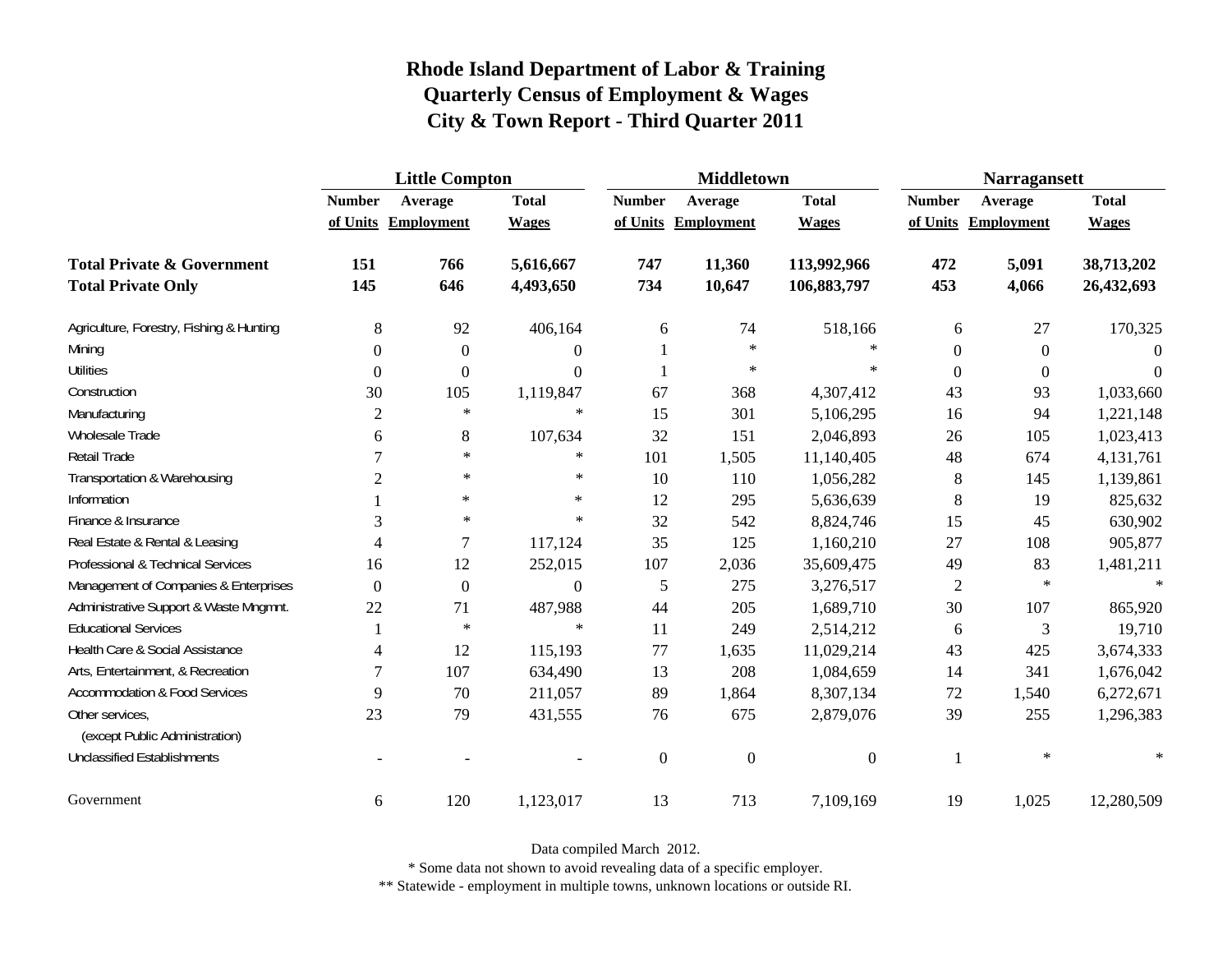|                                          | <b>Newport</b> |                     |              |                | <b>New Shoreham</b> |                | <b>North Kingstown</b> |                     |              |
|------------------------------------------|----------------|---------------------|--------------|----------------|---------------------|----------------|------------------------|---------------------|--------------|
|                                          | <b>Number</b>  | Average             | <b>Total</b> | <b>Number</b>  | Average             | <b>Total</b>   | <b>Number</b>          | Average             | <b>Total</b> |
|                                          |                | of Units Employment | <b>Wages</b> |                | of Units Employment | <b>Wages</b>   |                        | of Units Employment | <b>Wages</b> |
| <b>Total Private &amp; Government</b>    | 1,262          | 19,314              | 236,376,809  | 217            | 1,663               | 13,026,890     | 988                    | 14,724              | 163,193,500  |
| <b>Total Private Only</b>                | 1,227          | 14,120              | 115,367,477  | 203            | 1,527               | 11,714,669     | 967                    | 13,355              | 145,569,630  |
| Agriculture, Forestry, Fishing & Hunting | 5              | $\ast$              | $\ast$       | 3              | $\ast$              | ∗              | 10                     | 54                  | 584,015      |
| Mining                                   | $\Omega$       | $\Omega$            | $\Omega$     | $\Omega$       | $\mathbf{0}$        | $\overline{0}$ | $\overline{0}$         | $\theta$            | $\Omega$     |
| <b>Utilities</b>                         | $\Omega$       | $\Omega$            | 0            | $\overline{2}$ | $*$                 | $\ast$         | $\overline{2}$         | $\ast$              |              |
| Construction                             | 89             | 426                 | 4,662,379    | 34             | 60                  | 700,550        | 109                    | 425                 | 4,902,639    |
| Manufacturing                            | 31             | 170                 | 1,652,876    | 5              | 20                  | 130,270        | 69                     | 4,580               | 68,809,082   |
| Wholesale Trade                          | 48             | 151                 | 2,624,895    |                | $\ast$              | $\ast$         | 95                     | 534                 | 8,192,812    |
| Retail Trade                             | 201            | 1,556               | 9,149,607    | 40             | 165                 | 1,122,527      | 106                    | 1,976               | 13,146,427   |
| Transportation & Warehousing             | 47             | 349                 | 2,296,308    | 4              | 17                  | 97,606         | 37                     | 448                 | 4,401,105    |
| Information                              | 26             | 222                 | 2,623,650    | $\mathfrak{2}$ | $\ast$              | ∗              | 17                     | 232                 | 3,718,074    |
| Finance & Insurance                      | 40             | 193                 | 2,877,268    |                | $\ast$              | ∗              | 37                     | 216                 | 2,919,822    |
| Real Estate & Rental & Leasing           | 57             | 433                 | 3,363,894    | 14             | 83                  | 567,150        | 20                     | 59                  | 472,010      |
| Professional & Technical Services        | 134            | 598                 | 10,097,018   | 5              | 39                  | 215,859        | 130                    | 386                 | 5,648,111    |
| Management of Companies & Enterprises    | 7              | $\ast$              | $\ast$       |                | $\ast$              | $\ast$         | 11                     | 588                 | 7,186,264    |
| Administrative Support & Waste Mngmnt.   | 83             | 504                 | 5,265,778    | 12             | 49                  | 486,180        | 65                     | 473                 | 3,423,288    |
| <b>Educational Services</b>              | 16             | 655                 | 7,162,669    |                | $\ast$              | $\ast$         | 19                     | 100                 | 780,415      |
| Health Care & Social Assistance          | 83             | 1,731               | 18,903,522   | $\mathfrak{2}$ | $\ast$              | $\ast$         | 71                     | 1,537               | 11,257,524   |
| Arts, Entertainment, & Recreation        | 47             | 1,226               | 7,846,631    | 9              | 78                  | 416,449        | 25                     | 325                 | 1,656,264    |
| <b>Accommodation &amp; Food Services</b> | 176            | 4,793               | 28,266,834   | 53             | 927                 | 6,914,376      | 59                     | 887                 | 3,522,420    |
| Other services,                          | 137            | 884                 | 6,755,158    | 14             | 33                  | 186,501        | 84                     | 443                 | 2,577,042    |
| (except Public Administration)           |                |                     |              |                |                     |                |                        |                     |              |
| <b>Unclassified Establishments</b>       |                |                     |              |                |                     |                |                        | $\ast$              | $\ast$       |
| Government                               | 35             | 5,194               | 121,009,332  | 14             | 136                 | 1,312,221      | 21                     | 1,369               | 17,623,870   |

Data compiled March 2012.

\* Some data not shown to avoid revealing data of a specific employer.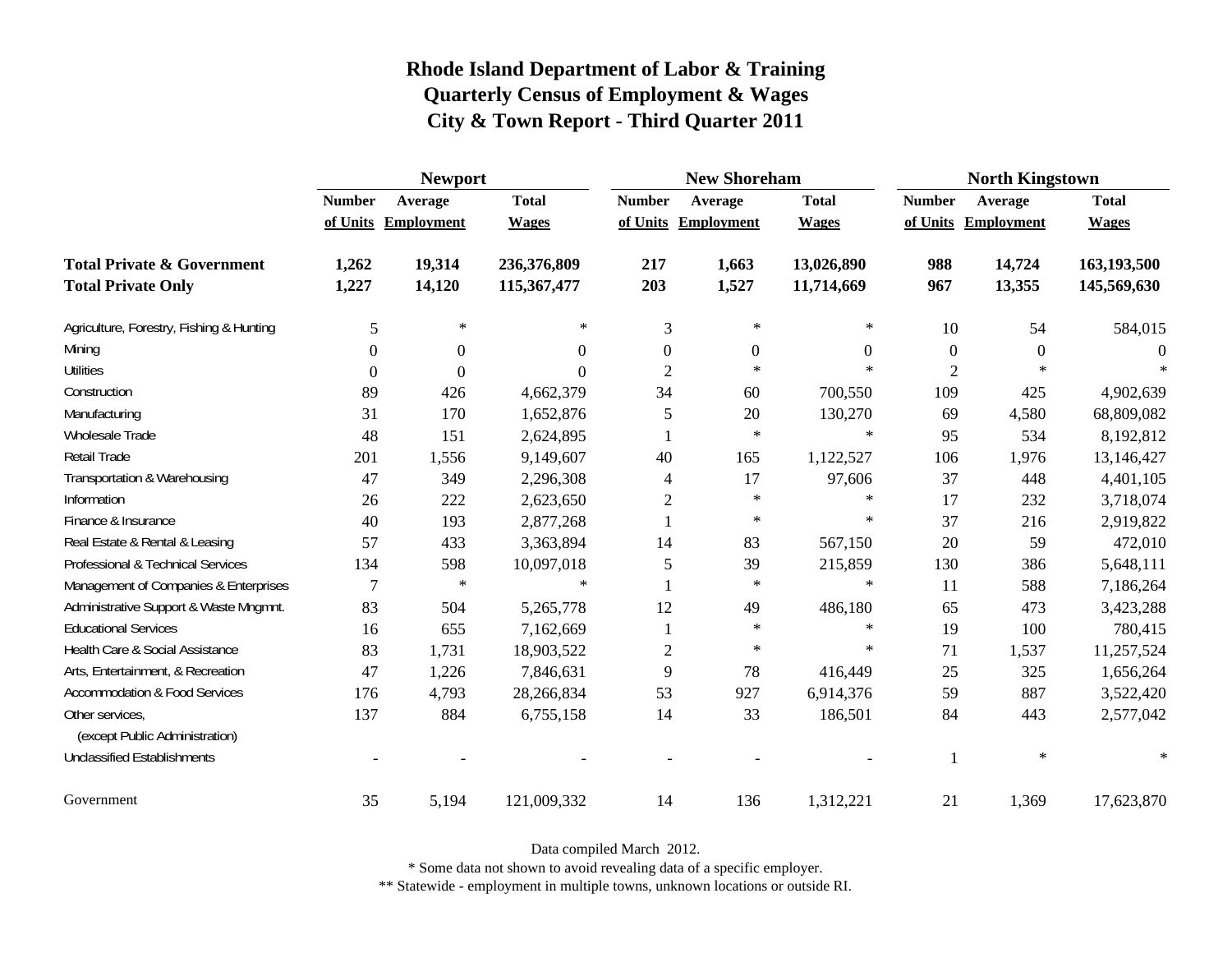|                                                   | <b>North Providence</b> |                     |              |                | <b>North Smithfield</b> |                  | <b>Pawtucket</b> |                     |              |
|---------------------------------------------------|-------------------------|---------------------|--------------|----------------|-------------------------|------------------|------------------|---------------------|--------------|
|                                                   | <b>Number</b>           | Average             | <b>Total</b> | <b>Number</b>  | Average                 | <b>Total</b>     | <b>Number</b>    | Average             | <b>Total</b> |
|                                                   |                         | of Units Employment | <b>Wages</b> |                | of Units Employment     | <b>Wages</b>     |                  | of Units Employment | <b>Wages</b> |
| <b>Total Private &amp; Government</b>             | 702                     | 6,789               | 62,017,547   | 375            | 4,227                   | 35,820,385       | 1,512            | 23,256              | 253,561,907  |
| <b>Total Private Only</b>                         | 692                     | 5,968               | 49,717,639   | 366            | 3,965                   | 32,673,270       | 1,488            | 21,711              | 228,337,963  |
| Agriculture, Forestry, Fishing & Hunting          | $\ast$                  | $\ast$              | $\ast$       | $\mathfrak{2}$ | ∗                       | $\ast$           | $\Omega$         | $\theta$            | $\theta$     |
| Mining                                            | $\overline{0}$          | $\Omega$            | $\Omega$     | $\overline{c}$ | ∗                       | $\ast$           | $\Omega$         | $\Omega$            | $\Omega$     |
| <b>Utilities</b>                                  | $\boldsymbol{0}$        | $\theta$            | $\Omega$     | $\overline{0}$ | $\overline{0}$          | $\overline{0}$   | $\overline{3}$   | $\ast$              |              |
| Construction                                      | 79                      | 236                 | 2,752,140    | 68             | 207                     | 2,034,037        | 134              | 1,028               | 13,951,811   |
| Manufacturing                                     | 38                      | 268                 | 2,107,093    | 19             | 496                     | 4,507,619        | 137              | 3,571               | 39,183,759   |
| <b>Wholesale Trade</b>                            | 27                      | 203                 | 2,733,020    | 26             | 146                     | 1,965,165        | 77               | 517                 | 6,206,008    |
| Retail Trade                                      | 103                     | 941                 | 5,807,155    | 36             | 753                     | 4,842,976        | 166              | 1,395               | 9,567,860    |
| Transportation & Warehousing                      | 16                      | 87                  | 779,151      | 14             | 371                     | 4,034,057        | 38               | 418                 | 4,213,930    |
| Information                                       | $\overline{7}$          | 30                  | 312,113      | 3              | $\ast$                  | $\ast$           | 19               | 103                 | 1,923,441    |
| Finance & Insurance                               | 23                      | 132                 | 1,583,597    | 12             | 40                      | 528,451          | 54               | 704                 | 8,852,452    |
| Real Estate & Rental & Leasing                    | 34                      | 120                 | 1,010,250    | 12             | 26                      | 238,337          | 50               | 204                 | 1,882,233    |
| Professional & Technical Services                 | 64                      | 178                 | 2,386,680    | 45             | 236                     | 3,225,205        | 128              | 629                 | 8,141,449    |
| Management of Companies & Enterprises             | $\mathfrak{2}$          | $\ast$              | $\ast$       | $\theta$       | $\boldsymbol{0}$        | $\boldsymbol{0}$ | 10               | $\ast$              | $\ast$       |
| Administrative Support & Waste Mngmnt.            | 46                      | 350                 | 1,850,386    | 23             | 137                     | 1,326,840        | 93               | 1,979               | 12,659,461   |
| <b>Educational Services</b>                       |                         | $\ast$              | $\ast$       | $\overline{2}$ | $\ast$                  | $\ast$           | 26               | 341                 | 2,910,613    |
| Health Care & Social Assistance                   | 82                      | 2,364               | 23,488,226   | 41             | 876                     | 6,530,702        | 188              | 5,715               | 58,834,337   |
| Arts, Entertainment, & Recreation                 | 7                       | 28                  | 83,432       | $\overline{7}$ | 45                      | 198,053          | 18               | 393                 | 5,562,820    |
| <b>Accommodation &amp; Food Services</b>          | 69                      | 712                 | 2,594,206    | 21             | 415                     | 1,459,851        | 136              | 1,558               | 5,605,009    |
| Other services,<br>(except Public Administration) | 92                      | 295                 | 2,016,502    | 32             | 157                     | 1,112,342        | 210              | 1,326               | 8,167,611    |
| <b>Unclassified Establishments</b>                | $\ast$                  | $\ast$              | $\ast$       | $\mathbf{1}$   | $\ast$                  | $\ast$           |                  | $\ast$              | $\ast$       |
| Government                                        | 10                      | 821                 | 12,299,908   | 9              | 262                     | 3,147,115        | 24               | 1,545               | 25,223,944   |

Data compiled March 2012.

\* Some data not shown to avoid revealing data of a specific employer.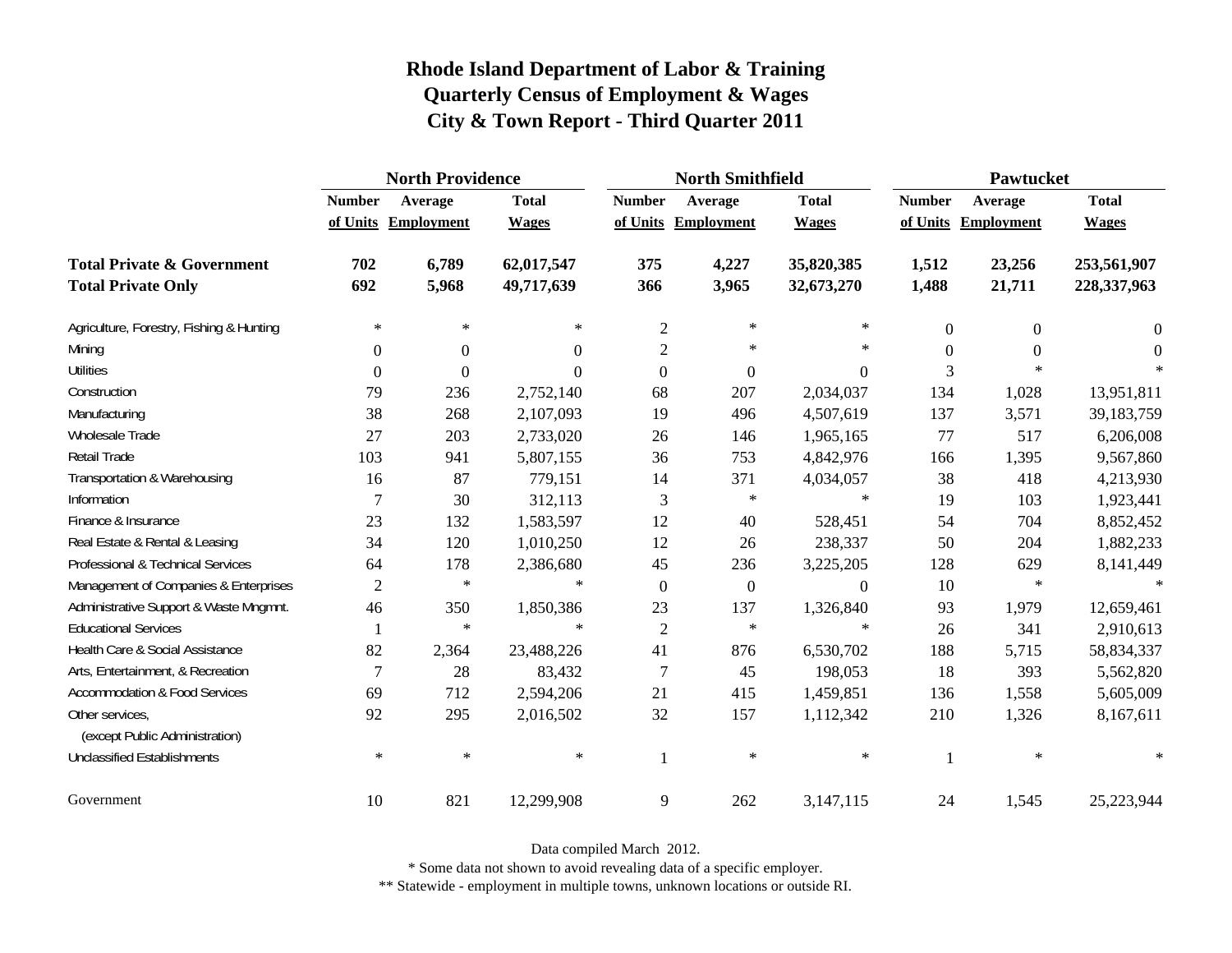|                                                   | Portsmouth    |                     |                |               | Providence          |               | <b>Richmond</b> |                     |              |
|---------------------------------------------------|---------------|---------------------|----------------|---------------|---------------------|---------------|-----------------|---------------------|--------------|
|                                                   | <b>Number</b> | Average             | <b>Total</b>   | <b>Number</b> | Average             | <b>Total</b>  | <b>Number</b>   | Average             | <b>Total</b> |
|                                                   |               | of Units Employment | <b>Wages</b>   |               | of Units Employment | <b>Wages</b>  |                 | of Units Employment | <b>Wages</b> |
| <b>Total Private &amp; Government</b>             | 527           | 5,431               | 65,348,048     | 5,541         | 106,072             | 1,374,313,694 | 152             | 1,845               | 14,189,709   |
| <b>Total Private Only</b>                         | 511           | 4,969               | 58,524,636     | 5,430         | 91,697              | 1,132,487,021 | 145             | 1,260               | 8,767,584    |
| Agriculture, Forestry, Fishing & Hunting          | 16            | 49                  | 271,294        |               | $\ast$              | $\ast$        | 8               | 50                  | 526,780      |
| Mining                                            | $\Omega$      | $\theta$            | $\overline{0}$ |               | $\ast$              | $\ast$        |                 | $\ast$              | 宋            |
| <b>Utilities</b>                                  |               | $\ast$              | $\ast$         | 6             | 504                 | 12,877,666    | $\Omega$        | $\boldsymbol{0}$    | $\Omega$     |
| Construction                                      | 71            | 262                 | 3,089,529      | 269           | 1,979               | 33,884,170    | 23              | 77                  | 795,748      |
| Manufacturing                                     | 25            | 1,652               | 30,346,131     | 268           | 4,578               | 46,629,433    | 5               | 89                  | 930,468      |
| Wholesale Trade                                   | 29            | 115                 | 1,731,130      | 225           | 2,267               | 35,850,065    | $\overline{7}$  | $\ast$              | $\star$      |
| Retail Trade                                      | 57            | 499                 | 3,392,663      | 615           | 6,580               | 38,207,400    | 21              | 308                 | 2,026,717    |
| Transportation & Warehousing                      | 9             | 60                  | 455,354        | 70            | 558                 | 5,578,217     | $\overline{c}$  | $\ast$              | $\ast$       |
| Information                                       | 10            | 90                  | 1,316,296      | 155           | 3,349               | 57,318,110    | $\overline{2}$  | $\ast$              |              |
| Finance & Insurance                               | 19            | 65                  | 737,912        | 314           | 4,691               | 103,194,818   | 4               | 44                  | 386,584      |
| Real Estate & Rental & Leasing                    | 15            | 165                 | 1,341,859      | 189           | 1,323               | 14,823,648    |                 |                     |              |
| Professional & Technical Services                 | 69            | 147                 | 2,272,246      | 889           | 6,267               | 104,663,501   | 10              | 56                  | 578,143      |
| Management of Companies & Enterprises             | 4             | $\overline{7}$      | 141,849        | 42            | 1,500               | 39,733,258    | $\Omega$        | $\overline{0}$      | $\Omega$     |
| Administrative Support & Waste Mngmnt.            | 30            | 237                 | 1,788,435      | 298           | 7,302               | 52,117,355    | 13              | 75                  | 518,431      |
| <b>Educational Services</b>                       | 16            | 244                 | 2,561,910      | 112           | 11,536              | 154,965,504   | 3               | $\star$             |              |
| Health Care & Social Assistance                   | 36            | 527                 | 4,199,616      | 583           | 25,402              | 350,757,023   | 10              | 86                  | 681,327      |
| Arts, Entertainment, & Recreation                 | 10            | 148                 | 877,027        | 58            | 839                 | 5,354,588     | $\overline{7}$  | 139                 | 576,309      |
| <b>Accommodation &amp; Food Services</b>          | 39            | 510                 | 2,597,632      | 547           | 8,390               | 41,134,145    | 17              | 247                 | 886,836      |
| Other services,<br>(except Public Administration) | 55            | 187                 | 1,388,835      | 783           | 4,620               | 35,299,260    | 12              | 28                  | 154,082      |
| <b>Unclassified Establishments</b>                | $\ast$        | $\ast$              | $\ast$         | 5             | $\ast$              | $\ast$        |                 |                     |              |
| Government                                        | 16            | 462                 | 6,823,412      | 111           | 14,375              | 241,826,673   | $\overline{7}$  | 585                 | 5,422,125    |

Data compiled March 2012.

\* Some data not shown to avoid revealing data of a specific employer.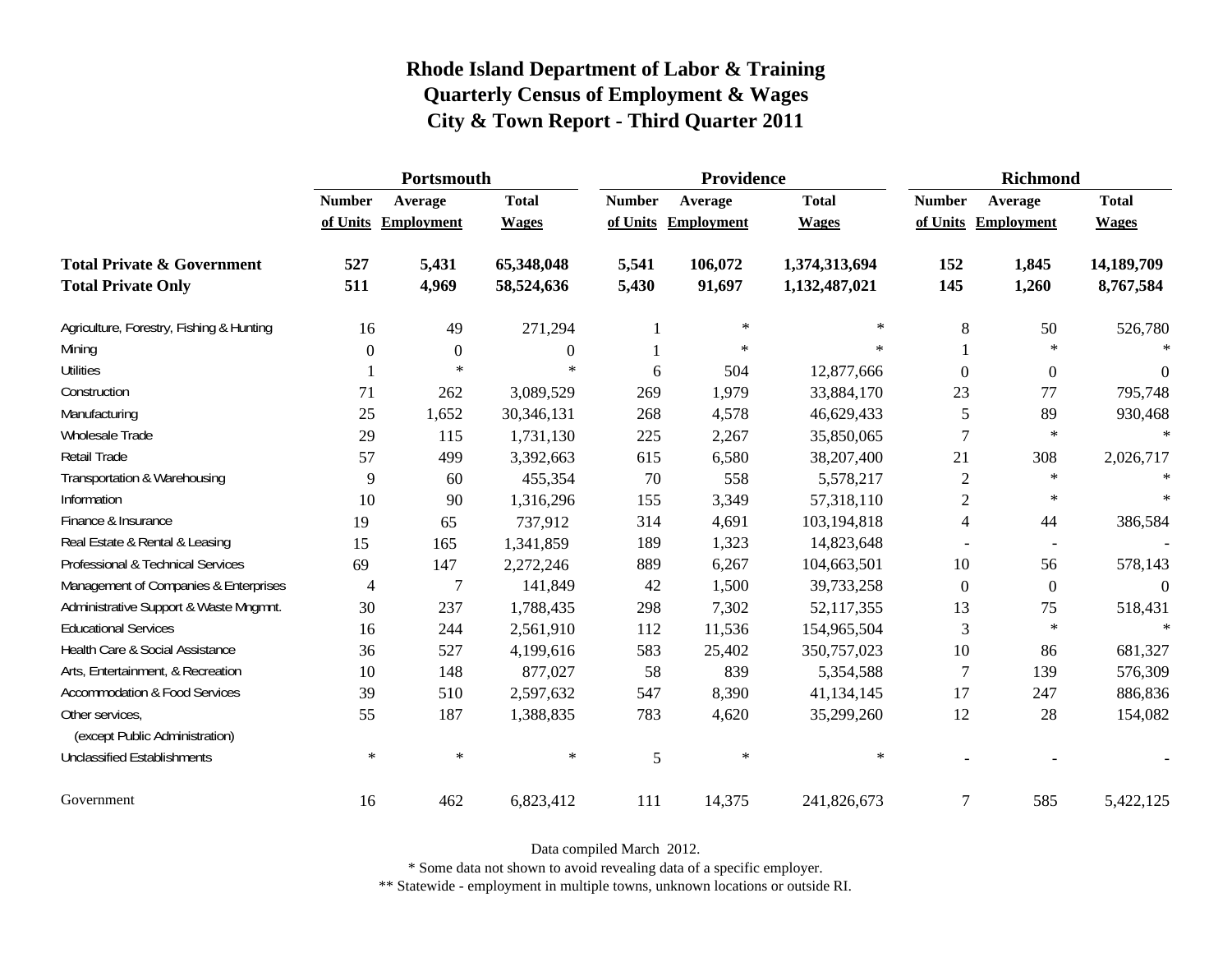|                                                   | <b>Scituate</b> |                     |                  |                  | <b>Smithfield</b> |                  | <b>South Kingstown</b> |            |               |
|---------------------------------------------------|-----------------|---------------------|------------------|------------------|-------------------|------------------|------------------------|------------|---------------|
|                                                   | <b>Number</b>   | Average             | <b>Total</b>     | <b>Number</b>    | Average           | <b>Total</b>     | <b>Number</b>          | Average    | <b>Total</b>  |
|                                                   |                 | of Units Employment | <b>Wages</b>     | of Units         | Employment        | <b>Wages</b>     | of Units               | Employment | <b>Wages</b>  |
| <b>Total Private &amp; Government</b>             | 266             | 1,638               | 17,141,961       | 846              | 14,058            | 215,774,998      | 1,000                  | 13,353     | 137, 107, 125 |
| <b>Total Private Only</b>                         | 253             | 1,026               | 7,441,952        | 831              | 13,602            | 209, 437, 370    | 977                    | 9,982      | 90,668,975    |
| Agriculture, Forestry, Fishing & Hunting          | 12              | 87                  | 421,589          | 3                | $\ast$            | $\ast$           | 18                     | 91         | 765,324       |
| Mining                                            | $\Omega$        | $\Omega$            | $\theta$         |                  | $\ast$            | $\ast$           |                        | $\ast$     |               |
| <b>Utilities</b>                                  | $\mathbf{0}$    | $\Omega$            | $\boldsymbol{0}$ | $\boldsymbol{0}$ | $\boldsymbol{0}$  | $\boldsymbol{0}$ | $\overline{2}$         | $\ast$     | $\ast$        |
| Construction                                      | 61              | 183                 | 1,756,160        | 138              | 956               | 14,240,353       | 113                    | 305        | 3,146,335     |
| Manufacturing                                     | 11              | 22                  | 183,212          | 66               | 1,444             | 18,010,982       | 28                     | 630        | 9,266,551     |
| Wholesale Trade                                   | 11              | 28                  | 317,301          | 57               | 762               | 11,016,418       | 54                     | 793        | 12,934,187    |
| Retail Trade                                      | 18              | 192                 | 1,217,432        | 116              | 1,872             | 10,824,669       | 117                    | 1,249      | 8,937,133     |
| Transportation & Warehousing                      | 13              | 19                  | 174,483          | 16               | 81                | 1,236,794        | 9                      | 96         | 604,724       |
| Information                                       | 5               | 21                  | 165,552          | 17               | 171               | 3,075,279        | 17                     | 170        | 1,959,139     |
| Finance & Insurance                               | 8               | 13                  | 229,350          | 48               | 3,033             | 97,255,532       | 35                     | 284        | 3,664,147     |
| Real Estate & Rental & Leasing                    | 6               | 17                  | 163,399          | 19               | 67                | 817,120          | 22                     | 145        | 1,111,715     |
| Professional & Technical Services                 | 28              | 94                  | 1,008,811        | $77 \,$          | 276               | 5,031,519        | 108                    | 329        | 4,818,432     |
| Management of Companies & Enterprises             | $\Omega$        | $\theta$            | $\boldsymbol{0}$ | 6                | 290               | 10,218,245       | 5                      | 18         | 401,947       |
| Administrative Support & Waste Mngmnt.            | 21              | 40                  | 258,036          | 43               | 534               | 6,567,237        | 75                     | 330        | 2,617,708     |
| <b>Educational Services</b>                       |                 | $\ast$              | $\ast$           | 10               | $\ast$            | $\ast$           | 27                     | 226        | 2,075,206     |
| Health Care & Social Assistance                   | 18              | 83                  | 533,897          | 60               | 1,442             | 10,115,535       | 109                    | 2,676      | 25, 127, 531  |
| Arts, Entertainment, & Recreation                 | 3               | $\ast$              | $\ast$           | 10               | 37                | 189,221          | 28                     | 236        | 1,375,020     |
| <b>Accommodation &amp; Food Services</b>          | 15              | 140                 | 471,933          | 68               | 1,195             | 4,979,863        | 107                    | 1,527      | 6,430,074     |
| Other services,<br>(except Public Administration) | 22              | 71                  | 517,579          | 75               | 645               | 4,889,732        | 102                    | 851        | 5,071,737     |
| <b>Unclassified Establishments</b>                |                 |                     |                  | -1               |                   |                  |                        |            |               |
| Government                                        | 13              | 612                 | 9,700,009        | 15               | 456               | 6,337,628        | 23                     | 3,373      | 46,438,150    |

Data compiled March 2012.

\* Some data not shown to avoid revealing data of a specific employer.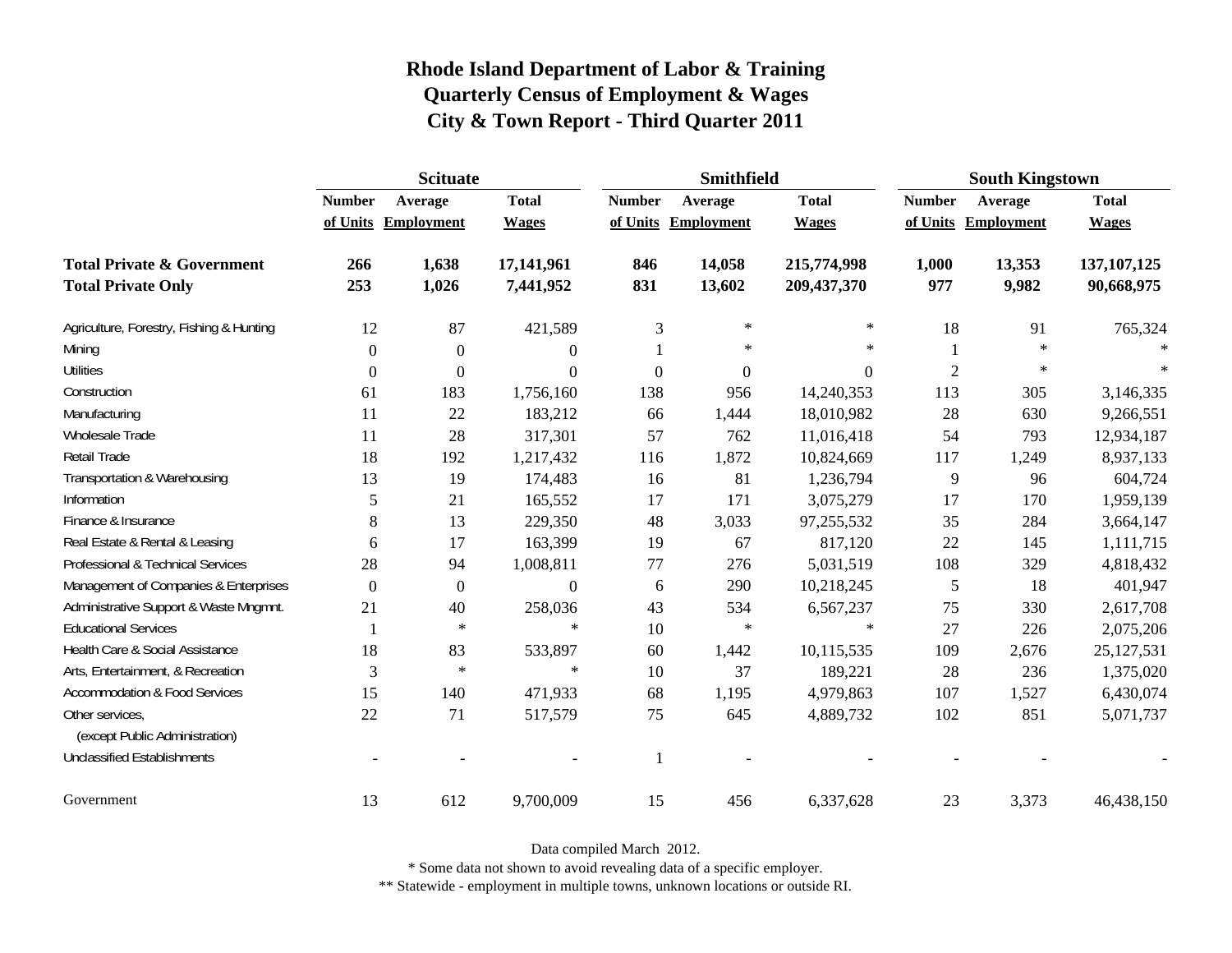|                                                   | <b>Tiverton</b>  |                     |                |                | Warren              |                  | Warwick        |                     |              |  |
|---------------------------------------------------|------------------|---------------------|----------------|----------------|---------------------|------------------|----------------|---------------------|--------------|--|
|                                                   | <b>Number</b>    | Average             | <b>Total</b>   | <b>Number</b>  | Average             | <b>Total</b>     | <b>Number</b>  | Average             | <b>Total</b> |  |
|                                                   |                  | of Units Employment | <b>Wages</b>   |                | of Units Employment | <b>Wages</b>     |                | of Units Employment | <b>Wages</b> |  |
| <b>Total Private &amp; Government</b>             | 367              | 2,569               | 22,110,690     | 368            | 3,567               | 30,036,664       | 3,110          | 47,141              | 491,814,548  |  |
| <b>Total Private Only</b>                         | 352              | 2,084               | 16,987,795     | 361            | 3,402               | 27,989,627       | 3,075          | 43,484              | 429,381,163  |  |
| Agriculture, Forestry, Fishing & Hunting          | 9                | 37                  | 137,153        | $\mathfrak{2}$ | ∗                   | ∗                | 4              | $\ast$              |              |  |
| Mining                                            | $\boldsymbol{0}$ | $\mathbf{0}$        | $\overline{0}$ | $\mathbf{0}$   | $\boldsymbol{0}$    | $\theta$         | $\theta$       | $\Omega$            | $\Omega$     |  |
| <b>Utilities</b>                                  | $\overline{2}$   | $\ast$              | $\ast$         | $\overline{0}$ | $\boldsymbol{0}$    | $\boldsymbol{0}$ | $\Omega$       | $\boldsymbol{0}$    | $\theta$     |  |
| Construction                                      | 51               | 165                 | 1,632,386      | 46             | 143                 | 1,224,348        | 302            | 1,863               | 25,118,030   |  |
| Manufacturing                                     | 13               | 95                  | 441,245        | 38             | 620                 | 7,048,472        | 145            | 3,385               | 42,187,660   |  |
| Wholesale Trade                                   | 24               | 117                 | 1,542,563      | 17             | 119                 | 1,686,920        | 206            | 1,696               | 23,850,267   |  |
| Retail Trade                                      | 53               | 467                 | 4,559,029      | 44             | 269                 | 1,522,918        | 417            | 7,481               | 53,282,366   |  |
| Transportation & Warehousing                      | $8\,$            | $\ast$              | $\ast$         | $\overline{4}$ | 259                 | 1,707,612        | 82             | 1,852               | 19,118,017   |  |
| Information                                       | 5                | $\ast$              | $\ast$         | $\overline{4}$ | 31                  | 338,599          | 46             | 503                 | 6,152,265    |  |
| Finance & Insurance                               | 11               | 50                  | 614,147        | 14             | 201                 | 2,060,162        | 175            | 3,160               | 47,329,268   |  |
| Real Estate & Rental & Leasing                    | 5                | 6                   | 94,340         | $8\phantom{1}$ | 19                  | 130,671          | 110            | 1,114               | 10,047,172   |  |
| Professional & Technical Services                 | 41               | 127                 | 1,564,403      | 29             | 96                  | 1,018,297        | 359            | 1,781               | 23,890,816   |  |
| Management of Companies & Enterprises             |                  | $\ast$              | $\ast$         | -1             | $\ast$              | $\ast$           | 26             | 1,322               | 20,377,008   |  |
| Administrative Support & Waste Mngmnt.            | 22               | 47                  | 333,656        | 25             | 186                 | 1,197,420        | 223            | 1,959               | 17,367,509   |  |
| <b>Educational Services</b>                       | $\overline{2}$   | $\ast$              | $\ast$         | 6              | 68                  | 694,356          | 36             | 905                 | 8,136,640    |  |
| Health Care & Social Assistance                   | 28               | 343                 | 2,912,930      | 36             | 609                 | 6,095,707        | 342            | 8,884               | 94,058,987   |  |
| Arts, Entertainment, & Recreation                 | 5                | 38                  | 162,818        | 6              | 37                  | 203,591          | 42             | 569                 | 3,274,610    |  |
| <b>Accommodation &amp; Food Services</b>          | 28               | 395                 | 1,588,841      | 38             | 585                 | 2,035,479        | 235            | 5,244               | 23,143,340   |  |
| Other services,<br>(except Public Administration) | 44               | 112                 | 548,427        | 43             | 153                 | 920,534          | 321            | 1,737               | 11,924,120   |  |
| <b>Unclassified Establishments</b>                |                  |                     |                |                |                     |                  | $\overline{4}$ | $\ast$              | $\ast$       |  |
| Government                                        | 15               | 485                 | 5,122,895      | $\overline{7}$ | 165                 | 2,047,037        | 35             | 3,657               | 62,433,385   |  |

Data compiled March 2012.

\* Some data not shown to avoid revealing data of a specific employer.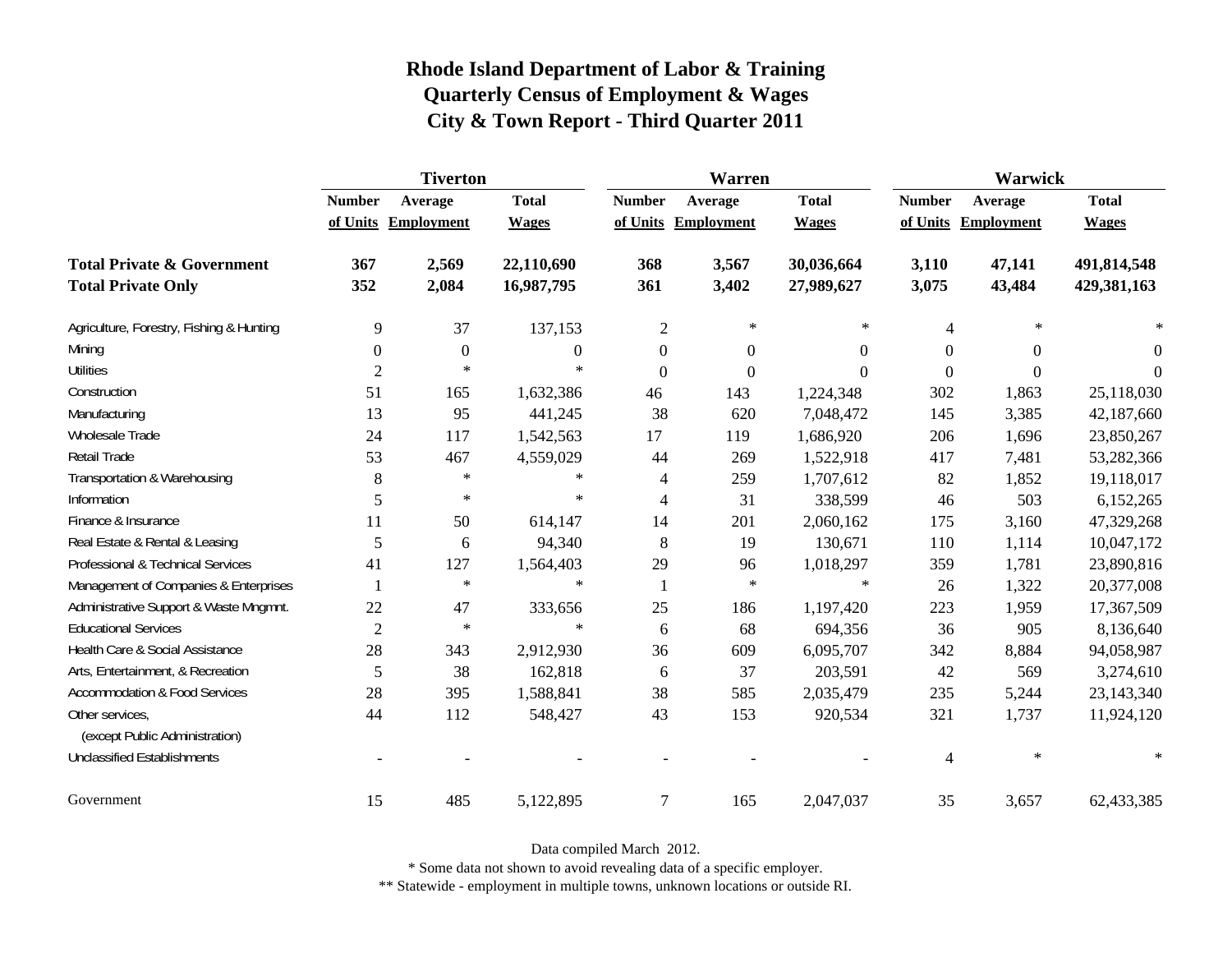|                                                   | Westerly                 |                     |              | <b>West Greenwich</b>    |                     |              | <b>West Warwick</b> |                     |              |
|---------------------------------------------------|--------------------------|---------------------|--------------|--------------------------|---------------------|--------------|---------------------|---------------------|--------------|
|                                                   | <b>Number</b><br>Average |                     | <b>Total</b> | <b>Number</b><br>Average |                     | <b>Total</b> | <b>Number</b>       | Average             | <b>Total</b> |
|                                                   |                          | of Units Employment | <b>Wages</b> |                          | of Units Employment | <b>Wages</b> |                     | of Units Employment | <b>Wages</b> |
| <b>Total Private &amp; Government</b>             | 872                      | 10,342              | 86,851,763   | 195                      | 3,030               | 44,816,868   | 599                 | 7,337               | 77,113,106   |
| <b>Total Private Only</b>                         | 854                      | 9,334               | 77,365,695   | 185                      | 2,688               | 40,618,771   | 584                 | 6,579               | 66,195,652   |
| Agriculture, Forestry, Fishing & Hunting          | $\mathfrak{2}$           | $\ast$              | $\ast$       | $\overline{2}$           | ∗                   | $*$          | $\boldsymbol{0}$    | $\overline{0}$      | $\theta$     |
| Mining                                            | 3                        | $\ast$              | $\ast$       |                          | ∗                   | $\ast$       |                     |                     |              |
| <b>Utilities</b>                                  | $\theta$                 | $\theta$            | $\Omega$     | $\overline{0}$           | $\boldsymbol{0}$    | $\Omega$     | $\overline{0}$      | $\theta$            | $\theta$     |
| Construction                                      | 95                       | 234                 | 2,642,690    | 39                       | 116                 | 1,104,739    | 79                  | 293                 | 2,779,813    |
| Manufacturing                                     | 27                       | 555                 | 6,801,619    | 11                       | $\ast$              | $\ast$       | 34                  | 1,297               | 16,484,381   |
| <b>Wholesale Trade</b>                            | 29                       | 70                  | 841,772      | 14                       | 241                 | 3,645,096    | 29                  | 284                 | 3,406,147    |
| Retail Trade                                      | 136                      | 2,010               | 12,450,228   | 11                       | 61                  | 278,570      | 89                  | 919                 | 6,634,141    |
| Transportation & Warehousing                      | 9                        | 64                  | 502,075      | 6                        | $\ast$              | $\ast$       | 9                   | 258                 | 2,175,962    |
| Information                                       | 15                       | 216                 | 2,557,906    | 3                        | ∗                   | $\ast$       | 6                   | $\ast$              | $\ast$       |
| Finance & Insurance                               | 32                       | 329                 | 3,951,974    | 6                        | 28                  | 298,855      | 28                  | 639                 | 7,533,328    |
| Real Estate & Rental & Leasing                    | 25                       | 82                  | 687,195      | 3                        | $\ast$              | $\ast$       | 26                  | 68                  | 582,587      |
| Professional & Technical Services                 | 73                       | 209                 | 2,737,407    | 23                       | $\ast$              | $\ast$       | 48                  | 104                 | 1,324,712    |
| Management of Companies & Enterprises             | $\overline{7}$           | $\ast$              | $\ast$       | $\overline{\phantom{a}}$ |                     |              | 1                   | $\ast$              | $\ast$       |
| Administrative Support & Waste Mngmnt.            | 53                       | 210                 | 1,632,855    | 22                       | 95                  | 895,819      | 22                  | 125                 | 921,226      |
| <b>Educational Services</b>                       | 10                       | 102                 | 431,420      | 3                        | $\ast$              | $\ast$       | $\overline{7}$      | 34                  | 155,575      |
| Health Care & Social Assistance                   | 108                      | 2,038               | 21,480,669   | 9                        | 137                 | 864,754      | 40                  | 656                 | 5,595,651    |
| Arts, Entertainment, & Recreation                 | 35                       | 636                 | 3,512,021    | $\overline{2}$           | ∗                   | $\ast$       | 11                  | 48                  | 320,188      |
| <b>Accommodation &amp; Food Services</b>          | 106                      | 1,899               | 9,936,423    | 19                       | 202                 | 948,818      | 64                  | 664                 | 2,426,896    |
| Other services,<br>(except Public Administration) | 88                       | 327                 | 1,907,613    | 11                       | 40                  | 264,914      | 90                  | 312                 | 1,930,164    |
| <b>Unclassified Establishments</b>                |                          |                     | 15,852       |                          |                     |              | 1                   | $\ast$              | $\ast$       |
| Government                                        | 18                       | 1,008               | 9,486,068    | 10                       | 342                 | 4,198,097    | 15                  | 758                 | 10,917,454   |

Data compiled March 2012.

\* Some data not shown to avoid revealing data of a specific employer.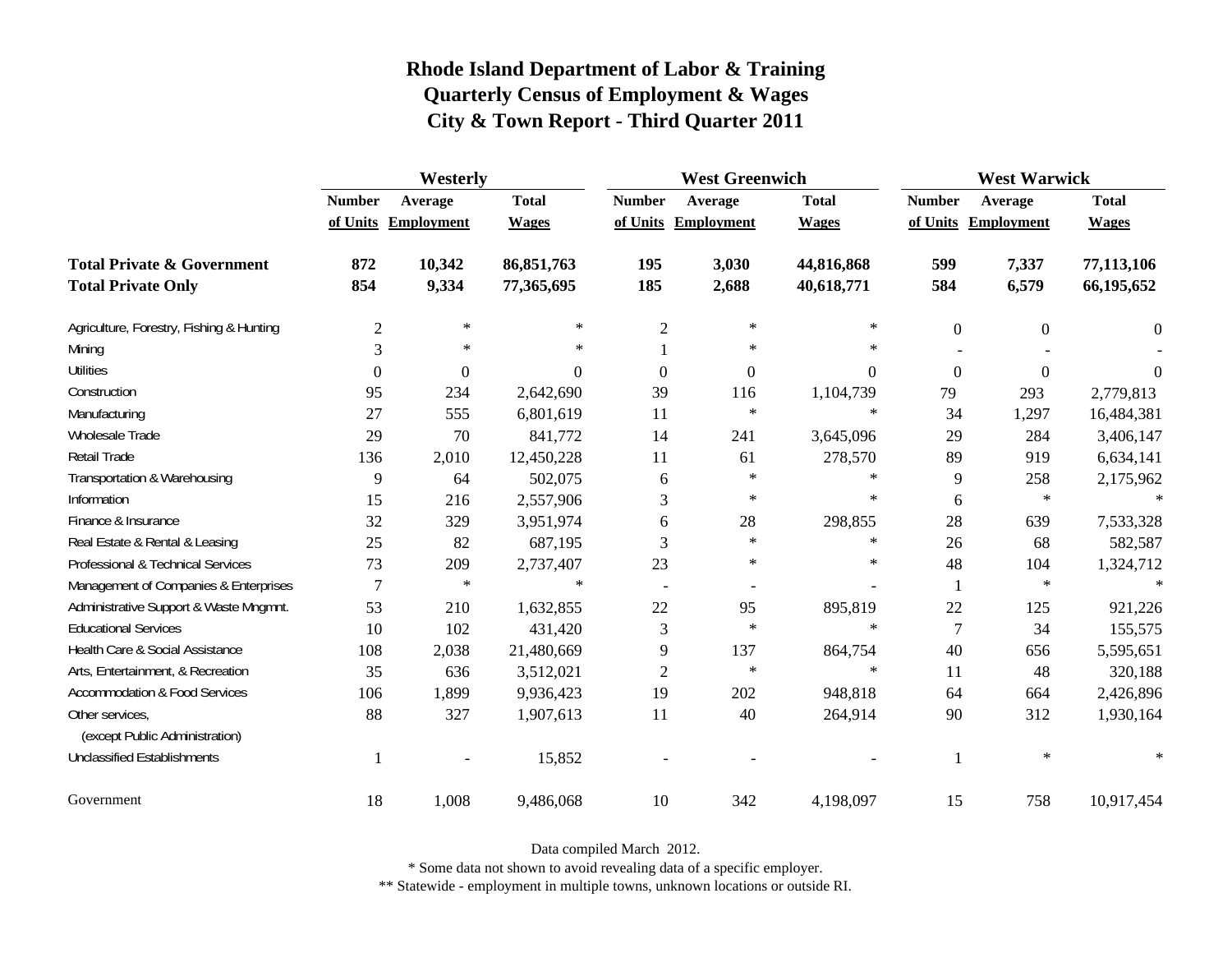|                                                   | Woonsocket    |                     |              |                  | Statewide **        |                  |               | <b>Bristol County</b> |                  |  |
|---------------------------------------------------|---------------|---------------------|--------------|------------------|---------------------|------------------|---------------|-----------------------|------------------|--|
|                                                   | <b>Number</b> | Average             | <b>Total</b> | <b>Number</b>    | Average             | <b>Total</b>     | <b>Number</b> | Average               | <b>Total</b>     |  |
|                                                   |               | of Units Employment | <b>Wages</b> |                  | of Units Employment | <b>Wages</b>     | of Units      | <b>Employment</b>     | <b>Wages</b>     |  |
| <b>Total Private &amp; Government</b>             | 830           | 14,205              | 174,125,051  | 3,213            | 8,790               | 137,683,291      | 1,417         | 13,536                | \$123,654,343    |  |
| <b>Total Private Only</b>                         | 811           | 12,872              | 158,351,672  | 3,209            | 8,751               | 136,637,834      | 1,382         | 11,713                | 99,871,381       |  |
| Agriculture, Forestry, Fishing & Hunting          | $\Omega$      | $\mathbf{0}$        | $\Omega$     | $\ast$           | $\ast$              | $\ast$           | 6             | 10                    | 35,678           |  |
| Mining                                            | $\Omega$      | $\mathbf{0}$        | $\Omega$     | $\boldsymbol{0}$ | $\boldsymbol{0}$    | $\boldsymbol{0}$ |               |                       |                  |  |
| Utilities                                         |               | $\ast$              | $\ast$       | $\ast$           | $\ast$              | $\ast$           |               |                       |                  |  |
| Construction                                      | 64            | 303                 | 3,756,407    | 263              | 774                 | 11,213,269       | 196           | 635                   | 6,667,080        |  |
| Manufacturing                                     | 57            | 1,105               | 11,380,442   | 13               | 27                  | 397,983          | 111           | 1,676                 | 17,959,328       |  |
| Wholesale Trade                                   | 40            | 426                 | 6,846,103    | 1,198            | 2,074               | 44,964,178       | 72            | 267                   | 4,360,599        |  |
| Retail Trade                                      | 118           | 1,444               | 8,943,882    | 87               | 765                 | 12,199,777       | 134           | 1,168                 | 7,120,624        |  |
| Transportation & Warehousing                      | 14            | 644                 | 6,408,680    | 34               | 112                 | 1,448,695        | $\star$       | $\star$               |                  |  |
| Information                                       | 8             | 68                  | 527,270      | 178              | 495                 | 7,427,099        | $\star$       | $\star$               |                  |  |
| Finance & Insurance                               | 25            | 179                 | 1,927,287    | 143              | 396                 | 7,990,688        | 53            | 401                   | 4,720,155        |  |
| Real Estate & Rental & Leasing                    | 33            | 163                 | 1,202,618    | 30               | 81                  | 1,341,669        | 36            | 107                   | 862,319          |  |
| Professional & Technical Services                 | 62            | 391                 | 7,413,314    | 574              | 1,042               | 18,579,761       | 141           | 316                   | 4,536,551        |  |
| Management of Companies & Enterprises             | 10            | $\ast$              | $\ast$       | 40               | 111                 | 2,518,095        | 8             | 40                    | 605,876          |  |
| Administrative Support & Waste Mngmnt.            | 37            | 398                 | 3,233,934    | 336              | 2,091               | 19,465,537       | 98            | 436                   | 3,325,266        |  |
| <b>Educational Services</b>                       | 13            | 250                 | 2,742,330    | 69               | 142                 | 1,193,095        |               | $\star$               |                  |  |
| Health Care & Social Assistance                   | 108           | 4,057               | 35,444,308   | 58               | 270                 | 4,000,429        | 114           | 2,044                 | 16,285,576       |  |
| Arts, Entertainment, & Recreation                 | 8             | 100                 | 411,949      | 19               | 33                  | 408,627          | 28            | 417                   | 2,595,693        |  |
| <b>Accommodation &amp; Food Services</b>          | 106           | 1,082               | 3,838,125    | $26\,$           | 138                 | 961,036          | 122           | 1,675                 | 6,089,641        |  |
| Other services,<br>(except Public Administration) | 106           | 464                 | 2,311,458    | 96               | 158                 | 2,159,799        | 199           | 698                   | 3,704,127        |  |
| <b>Unclassified Establishments</b>                |               | $\ast$              | $\ast$       | 43               | 39                  | 272,377          | $\star$       | $\star$               |                  |  |
| Government                                        | 19            | 1,333               | 15,773,379   | 5                | 40                  | 1,045,457        | 35            | 1,823                 | \$<br>23,782,962 |  |

Data compiled March 2012.

\* Some data not shown to avoid revealing data of a specific employer.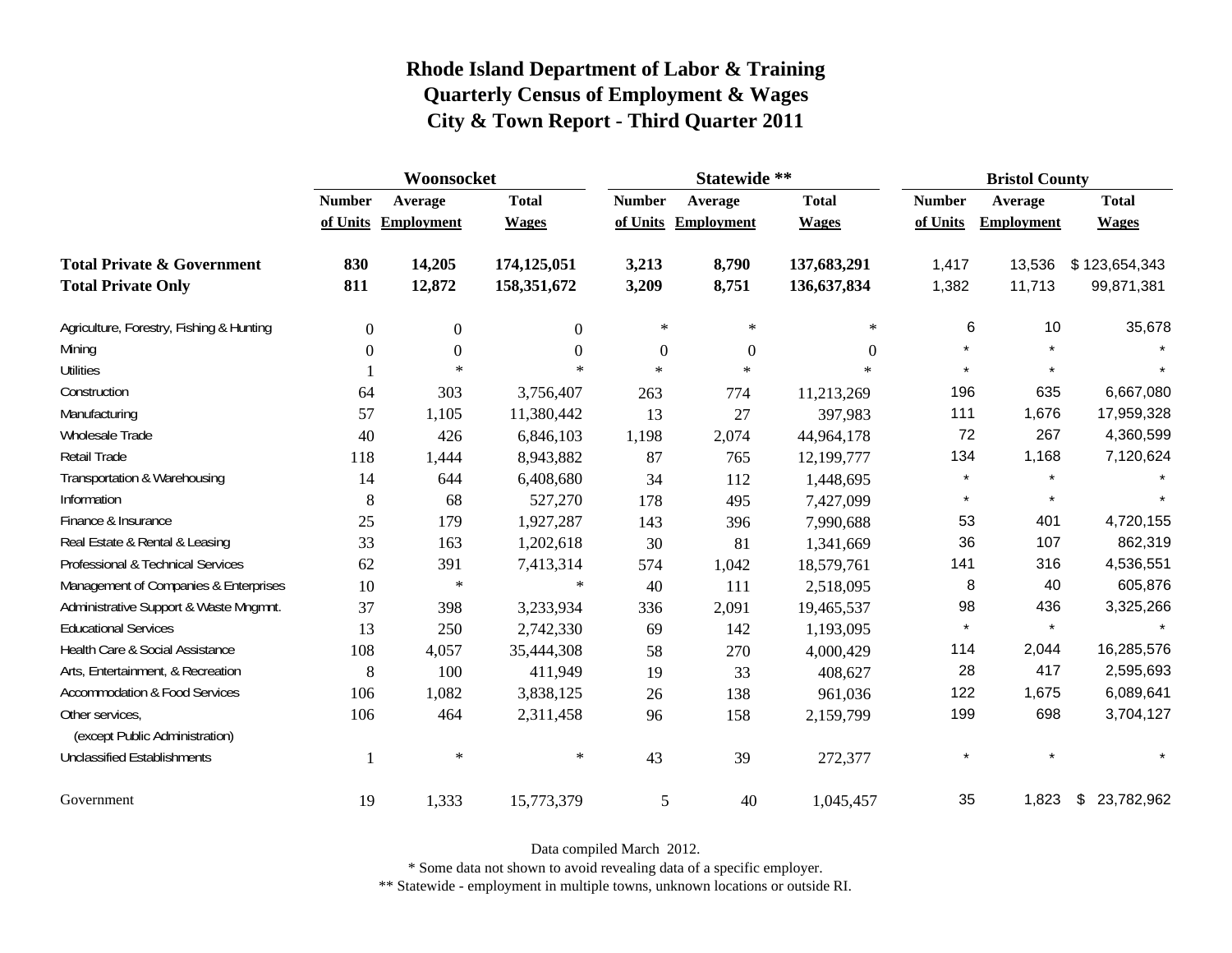|                                                   | <b>Kent County</b> |                   |               | <b>Newport County</b> |                   |               | <b>Providence County</b> |                   |                 |
|---------------------------------------------------|--------------------|-------------------|---------------|-----------------------|-------------------|---------------|--------------------------|-------------------|-----------------|
|                                                   | <b>Number</b>      | Average           | <b>Total</b>  | <b>Number</b>         | Average           | <b>Total</b>  | <b>Number</b>            | Average           | <b>Total</b>    |
|                                                   | of Units           | <b>Employment</b> | <b>Wages</b>  | of Units              | <b>Employment</b> | <b>Wages</b>  | of Units                 | <b>Employment</b> | <b>Wages</b>    |
| <b>Total Private &amp; Government</b>             | 5,368              | 71,675            | \$753,181,856 | 3,259                 | 40,763            | \$457,663,904 | 17,390                   | 264,863           | \$3,143,211,598 |
| <b>Total Private Only</b>                         | 5,276              | 65,209            | 651,103,051   | 3,160                 | 33,504            | 313,528,184   | 17,039                   | 233,687           | 2,654,413,713   |
| Agriculture, Forestry, Fishing & Hunting          | 11                 | 51                | 252,343       | $\star$               | $\star$           |               | 44                       | 223               | 1,124,956       |
| Mining                                            |                    | $\star$           |               | $\star$               |                   |               | 10                       | 91                | 1,236,289       |
| Utilities                                         | $\star$            | $\star$           |               | 5                     | 51                | 1,131,296     | 18                       | 900               | 21,063,992      |
| Construction                                      | 601                | 2,957             | 37,432,413    | 330                   | 1,465             | 17,609,680    | 1,771                    | 9,659             | 135,498,619     |
| Manufacturing                                     | $\star$            | $\star$           | $\star$       | 90                    | 2,249             | 37,725,540    | $\star$                  |                   |                 |
| Wholesale Trade                                   | 349                | 2,685             | 40,560,642    | 153                   | 580               | 9,447,668     | $\star$                  | $\star$           |                 |
| Retail Trade                                      | 672                | 10,968            | 77,841,193    | $\star$               | $\star$           |               | 1,965                    | 23,135            | 150,717,834     |
| Transportation & Warehousing                      | $\star$            | $\star$           | $\star$       | 78                    | 571               | 4,201,930     | 363                      | 4,452             | 45,940,682      |
| Information                                       | 80                 | 1,380             | 20,415,529    | 58                    | 621               | 9,729,156     | 329                      | 6,733             | 111,141,459     |
| Finance & Insurance                               | 274                | 4,202             | 60,148,183    | $\star$               | $\star$           | $\star$       | 803                      | 15,974            | 312,696,526     |
| Real Estate & Rental & Leasing                    |                    | $\star$           |               | 123                   | 762               | 6,242,366     | 562                      | 2,990             | 32,612,399      |
| Professional & Technical Services                 |                    | $\star$           | $\star$       | 402                   | 2,998             | 50,922,199    | 2,024                    | 11,957            | 189,741,172     |
| Management of Companies & Enterprises             | 40                 | 1,574             | 23,949,802    | 18                    | 490               | 5,030,947     | 110                      | 6,772             | 174,502,712     |
| Administrative Support & Waste Mngmnt.            | 375                | 2,795             | 24,826,455    | 217                   | 1,137             | 10,221,456    | 1,092                    | 16,384            | 124,168,666     |
| <b>Educational Services</b>                       | $\star$            | $\star$           |               | 49                    | 1,164             | 12,322,261    | 260                      | 13,936            | 180,386,176     |
| Health Care & Social Assistance                   | 533                | 11,989            | 121,035,787   | 240                   | 4,371             | 38,444,830    | 1,789                    | 52,375            | 598,710,968     |
| Arts, Entertainment, & Recreation                 | $\star$            | $\star$           | $\star$       | 89                    | 1,869             | 11,339,660    | 203                      | 3,811             | 25,813,979      |
| <b>Accommodation &amp; Food Services</b>          | 438                | 8,153             | 34,435,689    | 357                   | 7,812             | 41,995,659    | 1,516                    | 20,857            | 87,025,704      |
| Other services,<br>(except Public Administration) | 583                | 2,679             | 17,392,292    | 361                   | 2,015             | 12,725,097    | 2,144                    | 11,452            | 80,884,276      |
| <b>Unclassified Establishments</b>                | $\star$            | $\star$           | $\star$       | 0                     | $\mathbf 0$       | $\mathbf 0$   | 16                       | 11                | 45,798          |
| Government                                        | 92                 | 6,466             | \$102,078,805 | 99                    | 7,259             | \$144,135,720 | 351                      | 31,176 \$         | 488,797,885     |

Data compiled March 2012.

\* Some data not shown to avoid revealing data of a specific employer.